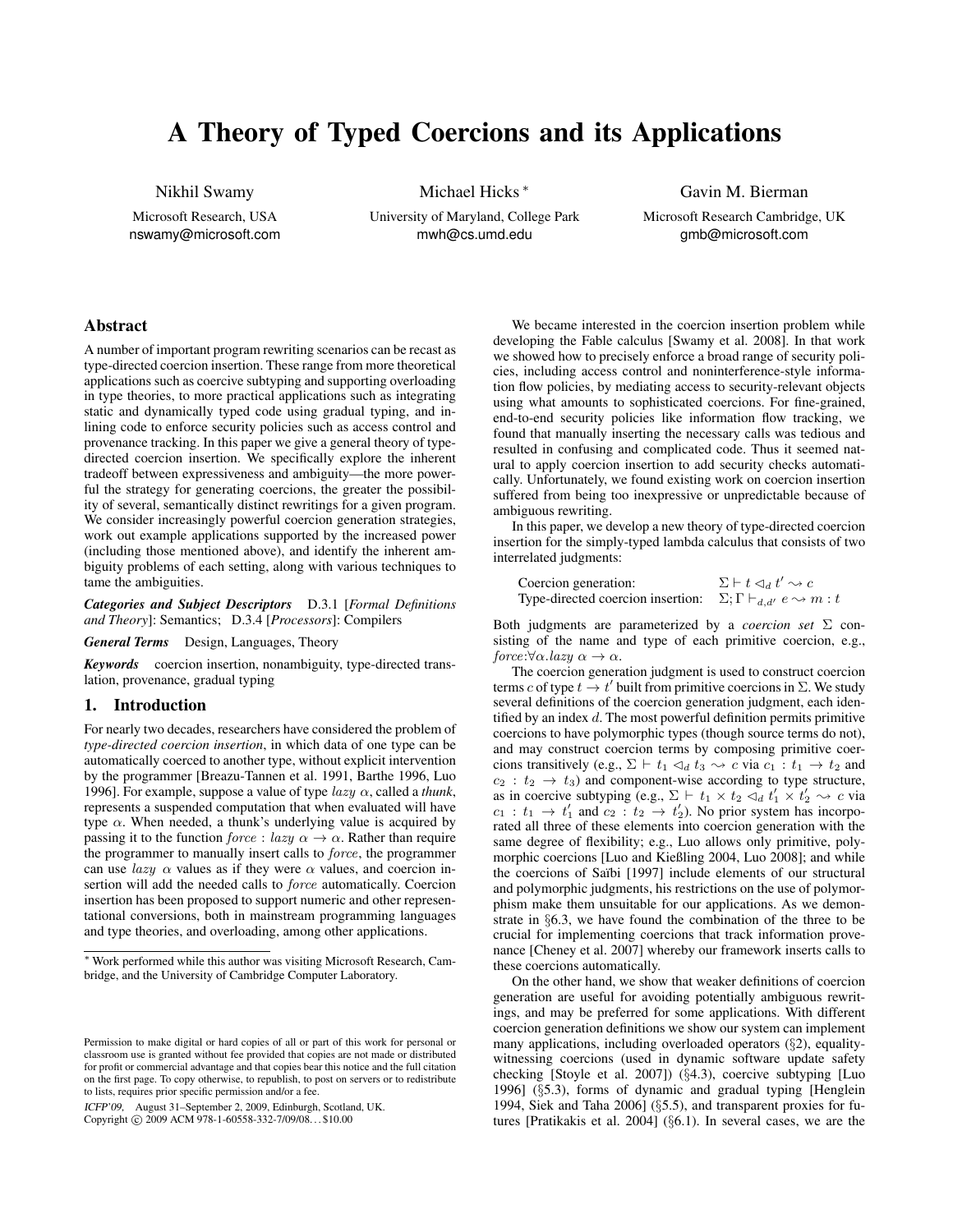first to demonstrate that coercion insertion can be used to implement these applications.

The coercion insertion judgment  $\Sigma$ ;  $\Gamma \vdash_{d,d'} e \leadsto m : t$  is used to rewrite a term e by inserting generated coercions; e.g., to rewrite a source term f 1 to (force f) 1. The indices d, d' identify the coercion generation definition(s) to be used. For a given  $\Sigma$  there may be many ways to rewrite a term, in which case we say that coercion insertion is *ambiguous*. Ambiguity is a problem when different rewritings may have different run-time semantics, since programmers can no longer reason about the meaning of their source program. We find treatment of ambiguous rewriting in prior work lacking in two ways. First, rather than avoid ambiguity, several systems attempt to argue that all possible rewritings are confluent, and thus semantically equivalent. However, not all useful coercions exhibit the necessary equivalences to make such arguments. For example, coercions that cause a loss in precision may not have inverses, e.g.,  $(int2float \circ float2int) x \neq x$ , for all x. Additionally, when coercions and/or the source language include effects, such as I/O or run-time failure, different rewritings can be distinguished based on the order of evaluation. Second, prior work often does not consider the root causes of ambiguity due to  $\Sigma$ ; for example, a  $\Sigma$  containing two coercions of type  $t \to t'$  is problematic because any rewriting that uses the first coercion could just as well use the second. Work that does consider this problem is overly restrictive.

Our work addresses both of these limitations. To address the first problem, we employ a purely *syntactic* notion of ambiguity. We show that our syntactic restrictions make our system no less expressive than a system without such restrictions (which would instead rely on more limited confluence arguments).

For the second problem, we develop necessary and sufficient conditions that can be used to check, for a given  $\Sigma$  and coercion generation judgment, whether coercion insertion will be *strongly unambiguous*, meaning that every possible term rewriting is unambiguous (i.e., there is exactly one rewriting). Saïbi [1997] and Luo and Kießling [2004] also develop sufficient conditions, but they are overly strong, ruling out useful rewritings that would actually be unambiguous. Interestingly, we have found some useful coercion sets Σ that are *not* strongly unambiguous for some definitions of coercion generation—there will be ambiguous rewritings for at least some terms e. For these cases, the programmer must indicate via annotations which rewriting is preferred.

In summary, the primary contribution of this paper is a framework for type-directed coercion insertion that is extremely expressive, and yet carefully accounts for the problem of ambiguous rewritings (§2 and §3). We develop increasingly powerful definitions for coercion generation and use them to show how our framework can be used to encode many interesting applications (§4–§6), suggesting our approach to type-directed coercion insertion may be a worthwhile addition to mainstream programming languages.

## 2. Type-directed coercion insertion

We explore the type-directed coercion insertion problem for the simply typed lambda calculus; its syntax is given at the top of Figure 1. While we ultimately wish to support coercion insertion for a polymorphically-typed term language, simply-typed source terms nevertheless present significant challenges, and are relevant in many contexts, as we show throughout the paper. Types consist of base types B, function types  $t_1 \rightarrow t_2$ , and product types  $t_1 \times t_2$ , corresponding to the usual source language terms e. We also include type ascriptions *e:t* and type casts  $\langle t \rangle e$ , which the programmer can use to direct the program rewriting and avoid ambiguity, as we discuss below.

Our coercion insertion judgment is written  $\Sigma$ ;  $\Gamma \vdash_{d,d'} e \rightsquigarrow m$ : t. Here,  $\Sigma$  is a set of *primitive coercions* of the form  $f:t_1 \rightarrow t_2$ , where f is an identifier with type  $t_1 \rightarrow t_2$ . Primitive coercions are the building blocks used to rewrite source language terms e. The result of coercion insertion is a (type-correct) target language term  $m$ , paired with its type, to which  $e$  can be rewritten.

Coercions are produced by a *coercion generation* judgment,  $\Sigma$   $\vdash$  t  $\triangleleft_d$  t'  $\leadsto$  c, a relation that states that a term of type t may be coerced to a term of type  $t'$  by applying coercion term  $c$ . An extremely simple definition of coercion generation, which we call *Base*, is shown in Figure 2. A coercion c is either drawn directly from  $\Sigma$  (CB-Prim) or is the identity coercion  $id_t \equiv \lambda x : t.x$ (CB-Id). Sections 4, 5, and 6 consider progressively more powerful definitions of coercion generation, where each definition of  $\Sigma \vdash t \triangleleft_d t' \leadsto c$  is distinguished by an index d (*Base* has index b). More powerful definitions enable more applications, but complicate reasoning about ambiguity. To tame such problems, we may use different definitions of coercion generation when rewriting particular sub-terms, as we explain below. As such, the coercion insertion judgment  $\Sigma$ ;  $\Gamma \vdash_{d,d'} e \leadsto m : t$  is parameterized by two indices,  $d$  and  $d'$ , to indicate the forms of coercion generation to be used.

The inference rules for coercion insertion are shown at the middle of Figure 1. Rule (T-Var) simply produces the source variable  $x$  paired with its type; no coercion is applied. The rule (T-As) returns a rewritten term of the ascribed type  $t$ ; later we illustrate how ascriptions can be used to locally resolve ambiguity. (T-Abs) and (T-Pair) simply rewrite the subterms as appropriate.

The rules (T-Cast), (T-Proj) and (T-App) capture the cases where a source term may have generated coercions inserted to produce a type-correct target term. In contrast to (T-As) which does not insert a coercion, (T-Cast) first rewrites the subterm e to a target term  $m$  of type  $t'$  and generates a coercion from  $t'$  to the required type t. If the generated coercion is the identity coercion, then we do not bother to insert it (this is captured using the  $\langle\langle \cdot \rangle\rangle$  notation defined at the bottom of the figure). (T-Proj) rewrites the subterm  $e$ to a target term  $m$  of type  $t$  and inserts a generated coercion from  $t$ to a product type  $t_1 \times t_2$ . The (T-App) rule has the same basic form, except that both the functional component  $e_1$  and the argument  $e_2$ may have coercions applied.

These rules obey a design pattern: a source term is rewritten so that its type matches that required by the context in which it appears. If the context imposes no constraint, then no coercion is inserted. For example,  $(T-Var)$  simply returns x with its given type, rather than rewriting x by inserting a coercion from  $x$ 's given type to some other type. Such eager coercion would result in no additional expressive power—the only time a coercion is needed for type-correctness is when  $x$  appears in an elimination position, as in proj<sub>i</sub> $(x)$  or x e which requires x to have some type  $t_1 \times t_2$ or  $t_1 \rightarrow t_2$ . We expect this basic pattern of inserting coercions at elimination positions should apply to many other standard programming language features, such as references, conditionals, and datatypes with pattern matching.

Note that, though not in elimination position, we also allow coercions to be applied to function arguments. The reason is that applying *structural* coercions, introduced in §5, to function terms may lead to ambiguity. Hence, we parameterize the coercion insertion judgment with two coercion generation forms,  $d$  and  $d'$ , one for function (and pair) terms, one for function arguments.

# 2.1 Examples

*Simple coercions.* With the coercion set  $\Sigma$  and environment  $\Gamma$ defined as below,

$$
\begin{array}{rcl}\n\Sigma & = & ftoi: Float \rightarrow Int \\
\Gamma & = & f:Int \rightarrow Int, x: Float\n\end{array}
$$

we can rewrite the term  $f(x)$  using the *Base* coercion generation judgment according to  $\Sigma$ ; Γ  $\vdash_{b,b} f x \rightsquigarrow (f (ftoi x))$ : Int. This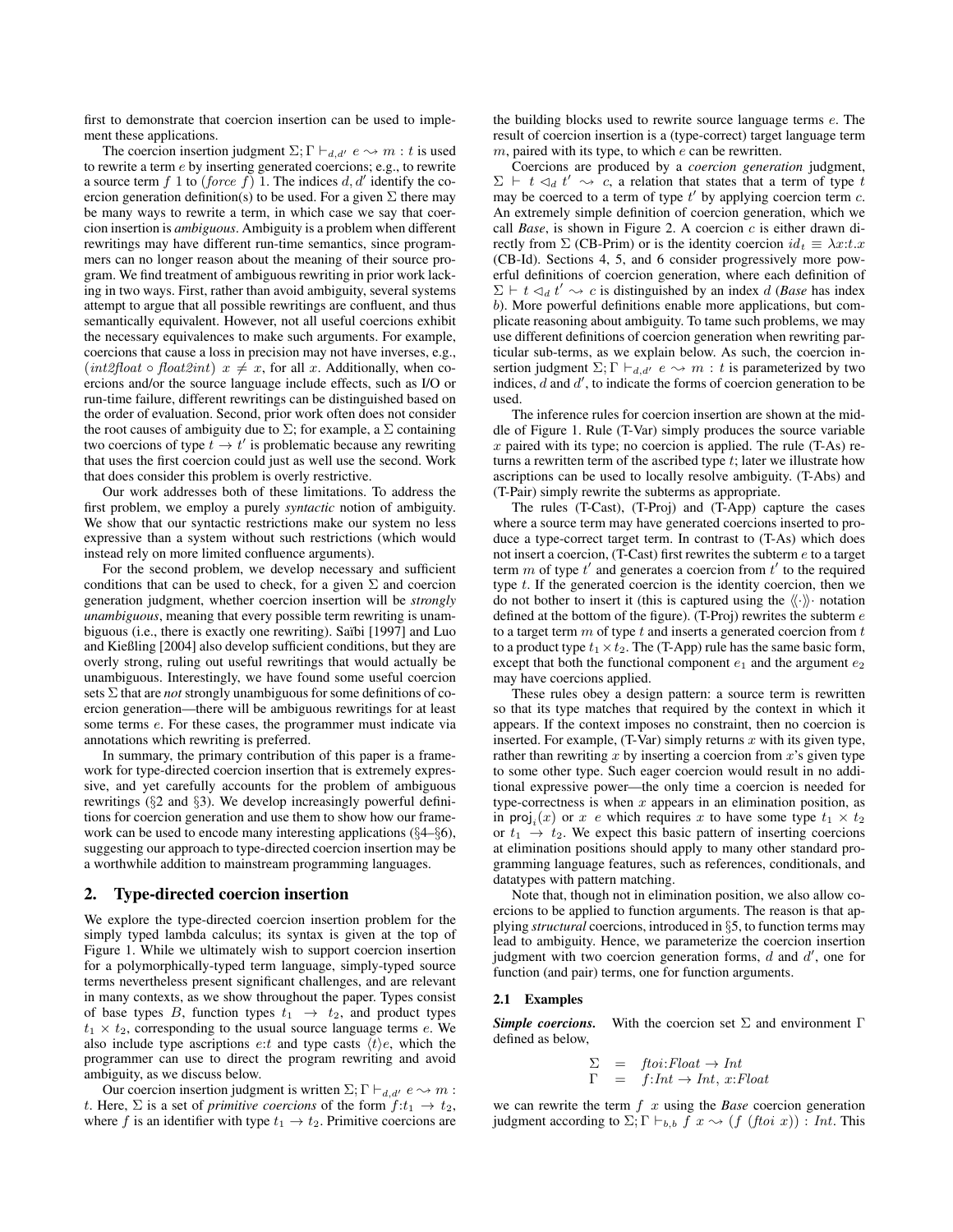| Types | $t, s$ | $\varepsilon$ | $\varepsilon$ | $\varepsilon$ | $\varepsilon$ | $\varepsilon$ | $\varepsilon$ | $\varepsilon$ | $\varepsilon$ | $\varepsilon$ | $\varepsilon$ | $\varepsilon$ | $\varepsilon$ | $\varepsilon$ | $\varepsilon$ | $\varepsilon$ | $\varepsilon$ | $\varepsilon$ | $\varepsilon$ | $\varepsilon$ | $\varepsilon$ | $\varepsilon$ | $\varepsilon$ | $\varepsilon$ | $\varepsilon$ | $\varepsilon$ | $\varepsilon$ | $\varepsilon$ | $\varepsilon$ | $\varepsilon$ | $\varepsilon$ | $\varepsilon$ | $\varepsilon$ | $\varepsilon$ | $\varepsilon$ | $\varepsilon$ | $\varepsilon$ | $\varepsilon$ | $\varepsilon$ | $\varepsilon$ | $\varepsilon$ | $\varepsilon$ | $\varepsilon$ | $\varepsilon$ | $\varepsilon$ | $\varepsilon$ | $\varepsilon$ | $\varepsilon$ | $\varepsilon$ | $\varepsilon$ | $\varepsilon$ | $\varepsilon$ | $\varepsilon$ | $\varepsilon$ | $\varepsilon$ | $\varepsilon$ | $\varepsilon$ | $\varepsilon$ |
|-------|--------|---------------|---------------|---------------|---------------|---------------|---------------|---------------|---------------|---------------|---------------|---------------|---------------|---------------|---------------|---------------|---------------|---------------|---------------|---------------|---------------|---------------|---------------|---------------|---------------|---------------|---------------|---------------|---------------|---------------|---------------|---------------|---------------|---------------|---------------|---------------|---------------|---------------|---------------|---------------|---------------|---------------|---------------|---------------|---------------|---------------|---------------|---------------|---------------|---------------|---------------|---------------|---------------|---------------|---------------|---------------|---------------|---------------|
|-------|--------|---------------|---------------|---------------|---------------|---------------|---------------|---------------|---------------|---------------|---------------|---------------|---------------|---------------|---------------|---------------|---------------|---------------|---------------|---------------|---------------|---------------|---------------|---------------|---------------|---------------|---------------|---------------|---------------|---------------|---------------|---------------|---------------|---------------|---------------|---------------|---------------|---------------|---------------|---------------|---------------|---------------|---------------|---------------|---------------|---------------|---------------|---------------|---------------|---------------|---------------|---------------|---------------|---------------|---------------|---------------|---------------|---------------|



judgment states that applying  $f$  to  $x$  can be made type correct by leaving  $f$  alone and rewriting the argument  $x$  to be  $ftoi$   $x$ . In fact, this is the only possible type-correct rewriting for this program.

*Overloading.* Luo [2008] has shown that coercions can be used to implement simple forms of overloading. Suppose we extend the Σ and Γ from above as follows:

$$
\Sigma' = \text{ptof} : P \to \text{Float} \to \text{Float} \to \text{Float},
$$
  
\n
$$
\text{ptoi} : P \to \text{Int} \to \text{Int} \to \text{Int}, \Sigma
$$
  
\n
$$
\Gamma' = \text{plus} : P, \Gamma
$$

Here,  $\Gamma'$  includes a binary operator  $plus: P$ , where P is some distinguished base type, and the coercion set  $\Sigma'$  includes two coercions that allow plus to be applied both to a pair of Floats as well as a pair of *Ints*. We can prove  $\Sigma'$ ;  $\Gamma' \vdash_{b,b}^{\bullet}$  plus  $x \propto \infty$  $((ptof \; plus) \; x \; x)$  : Float. This is perhaps the expected result, but is not the only possibility—another possible rewriting is  $((ptoi \ plus) (ftoi \ x) (ftoi \ x)) : Int. It is not hard to see that$ each rewritten term has a different type, so the ambiguity can be resolved via a type ascription: source term  $(plus x x):$ Float would produce the first and  $(plus x x): Int$  would produce the second.

Note that  $(ftoi \ (\overline{ptof \ plus}) \ x \ x))$ : Int is not a possible rewriting. As mentioned previously, this is because applying a coercion to the application itself has no impact on the type correctness of the rewritten term; i.e.,  $(p\text{tof} \text{plus}) x x$  is already type-correct. The programmer could force this result using a type cast in the source term, writing it  $\langle Int \rangle$ (*plus x x*).<sup>1</sup>

# 2.2 Type correctness

The goal of type-directed coercion insertion is to produce only type-correct target terms  $m$  that can be formed by rewriting a source term e. Additionally, we want to show that every welltyped source program e is also well-typed according to our coercion insertion judgment. We formalize these statements as follows, and

CB-Prim
$$
\frac{f:t \to t' \in \Sigma}{\Sigma \vdash t \triangleleft_b t' \sim f}
$$
 CB-Id
$$
\frac{\Sigma \vdash t \triangleleft_b t \sim id_t}{\Sigma \vdash t \triangleleft_b t \sim id_t}
$$

Figure 2. Basic coercion generation (*Base*)

prove them for each coercion generation definition  $d$  developed subsequently: <sup>2</sup>

Theorem 1 (Soundness).  $\forall \Sigma, \Gamma, e, m, t, d, d'.\Sigma; \Gamma \vdash_{d,d'} e \leadsto m : t \Rightarrow \Sigma, \Gamma \vdash m : t.$ 

Theorem 2 (Sufficiency).  $\forall \Sigma, \Gamma, e, t, d, d'.\Gamma \vdash e : t \Rightarrow \Sigma; \Gamma \vdash_{d,d'} e \rightsquigarrow e : t.$ 

These propositions presume a standard type-checking judgment  $\Gamma \vdash m : t$  on source and target terms. The context used to check the term m in the first judgment is  $\Sigma$ , Γ, the concatenation of the original primitive coercion list  $\Sigma$  and the original typing context  $\Gamma$ . The second proposition claims that when a source term  $e$  is typable, one possible rewriting of coercion insertion judgment includes the unmodified e.

# 3. Non-ambiguity

We would like to ensure that rewriting is *unambiguous*—there should be a single meaning attributable to e. We do this *syntactically*. Specifically, we state that a derivation is unambiguous when it produces at most one type-correct rewriting.

**Definition 3** (Non-ambiguity). *Given*  $\Sigma$ ,  $\Gamma$ ,  $d$ ,  $d'$ , a term e can be unambiguously *rewritten if there exists a unique* m, t *such that*  $\Sigma ; \Gamma \vdash_{d.d'}^{\text{}} e \leadsto m : t.$ 

Our first example in §2.1 is unambiguous by this definition, while the second example is not.

<sup>&</sup>lt;sup>1</sup> Note that there are two rewritings for this term:  $(ftoi ((ptof plus) x x)) : Int and ((ptoi plus) (ftoi x) (ftoi x)) :$ Int. A type ascription can be used in the source term to further constrain the rewriting, i.e.  $\langle Int \rangle((plus \ x \ x):Float)$  rewrites to  $(ftoi \;((ptof \; plus) \; x \; x))$ : Int.

<sup>2</sup> The proofs of all theorems for the fragment of our system in which  $d, d' \in \{b, r, s\}$  are available as Coq proof scripts at http://research. microsoft.com/~nswamy/papers/coercion-proofs.tgz. Proofs of theorems for our polymorphic system can be found in a companion technical report [Swamy et al. 2009].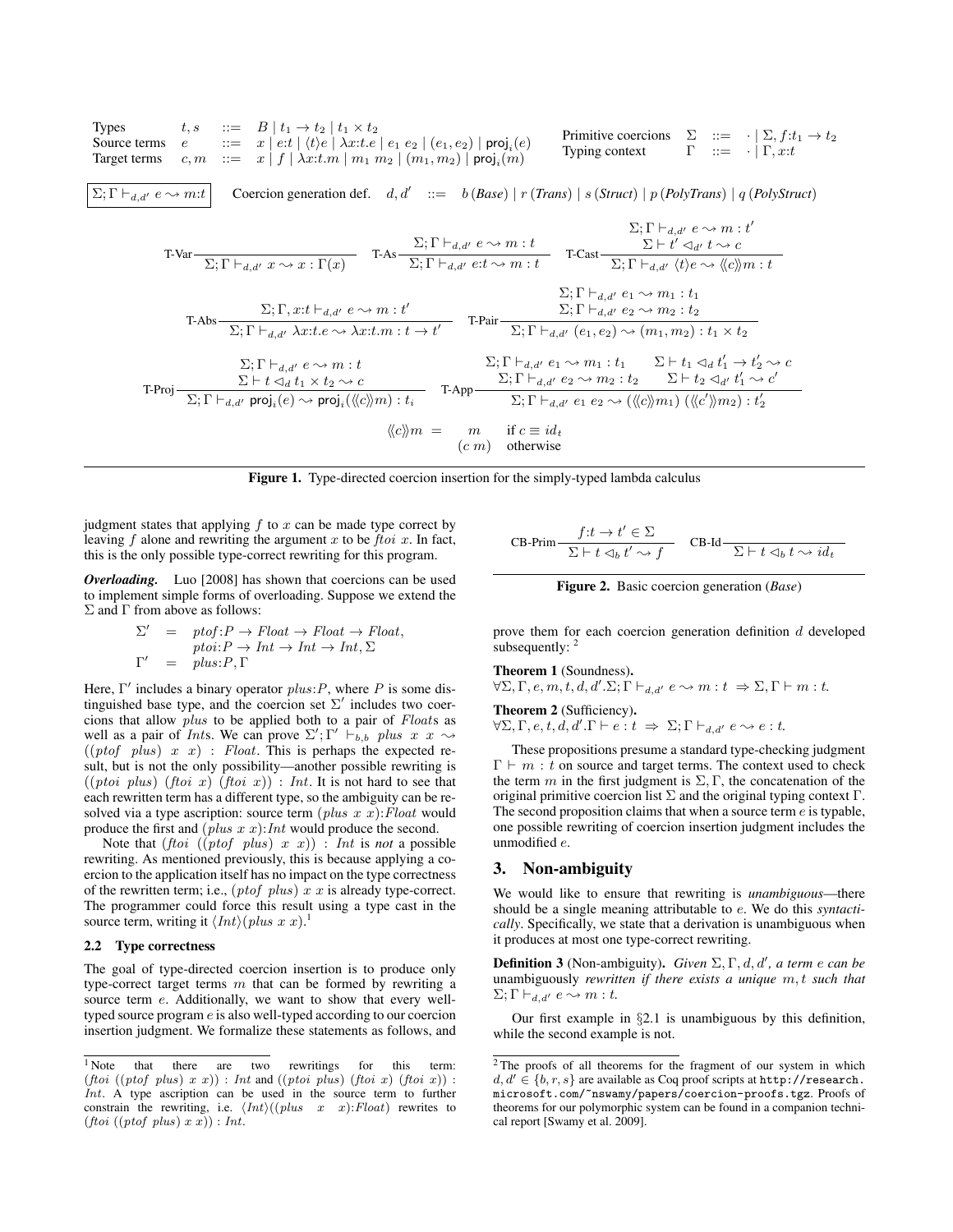A syntactic notion of ambiguity has the benefit that we need not reason about the semantics of coercions, which is particularly useful in the presence of side effects. For example, suppose our  $ftoi$ coercion can sometimes fail, e.g., if its argument is *NaN*. Given the type-incorrect source term

$$
let y = (\lambda z: Int.NaN) 0 in (e; 1+y)
$$

we could rewrite it to apply ftoi to either *NaN* within the body of the lambda term, or to y in the final expression  $1 + y$ . If e contains side effects, then the semantics of the two rewritten programs will be visibly different—the call to ftoi will fail prior to the execution of e in the first case, but after it in the second. Our system avoids this potential problem by preferring a single rewriting, and in this case produces only the second.

## 3.1 Strong non-ambiguity

Definition 3 considers non-ambiguity for a single term. We are also interested in non-ambiguity at the level of the rewriting system itself, i.e., for all terms. We refer to this property as strong nonambiguity.

**Definition 4** ( $\mathsf{SNA}(\Sigma, d, d')$ : Strong non-ambiguity).

$$
\forall \Gamma, e, m_1, t_1, m_2, t_2.
$$
  
\n
$$
\Sigma; \Gamma \vdash_{d,d'} e \sim m_1 : t_1 \wedge \Sigma; \Gamma \vdash_{d,d'} e \sim m_2 : t_2
$$
  
\n
$$
\Rightarrow (m_1 = m_2 \wedge t_1 = t_2)
$$

Strong non-ambiguity depends on the particular forms of coercion generation and the set of primitive coercions  $\Sigma$ —for some definitions of coercion generation, and some  $\Sigma$ , coercion insertion will be strongly unambiguous, but for others it will not. For the second example in §2.1, *Base* coercion generation (Figure 2) used with the given  $\Sigma'$  causes coercion insertion to *not* be strongly unambiguous, evidenced by the fact that our example term  $plus x x$ has two possible rewritings. On the other hand, it turns out that with the Σ from the first example, *Base is* strongly unambiguous: there is no possibility of producing multiple rewritings for any program under  $\Sigma = ftoi: Float \rightarrow Int.$ 

#### 3.2 Establishing strong non-ambiguity

Strong non-ambiguity is a property of the program rewriting system, but we can prove that it can be characterized by three constraints (NAC<sub>π</sub>, NAC<sub>×</sub>, and NAC<sub>app</sub>) on the coercion generation judgment, for a given  $\Sigma$ .

The most obvious constraint is that coercion generation must be a partial function from pairs of types to coercions—given some Σ, coercion generation should produce at most one term c that coerces values between given source and target types  $t$  and  $t'$ . In later sections, we show how this constraint can be decided by viewing a coercion term as a path in a graph. We can formalize this requirement as follows:

**Definition 5** (NAC<sub>π</sub>( $d$ ,  $\Sigma$ ): unique coercion paths).

$$
\forall t, t', c, c'. \Sigma \vdash t \lhd_d t' \land c \land \Sigma \vdash t \lhd_d t' \land c' \Rightarrow c = c'
$$

To guarantee strong non-ambiguity, we require two further constraints that arise from the way terms are rewritten by the coercion insertion judgment.

First, when rewriting a term  $proj_i(e)$  using the (T-Proj) rule, if there is more than one product type to which to coerce  $e$ , the rewriting could be ambiguous. For example, it could be that  $\Sigma \vdash$  $t \triangleleft_d t_1 \times t_2 \rightsquigarrow c$  and  $\Sigma \vdash t \triangleleft_d t'_1 \times t'_2 \rightsquigarrow c'$ , and as such (assuming e has type t), we could rewrite  $\text{proj}_i(e)$  to both  $\text{proj}_i(e|e)$ : t<sub>i</sub> and proj<sub>i</sub> $(c'e)$ : $t'_{i}$ . Thus we must require that any type t can be coerced to at most one product type  $t_1 \times t_2$ —we formalize this condition as follows:

Coercion paths  $\pi$  ::=  $\{t_1, \ldots, t_k\}$ 

CC-Id Σ ` π t ✁<sup>r</sup> t ❀ id<sup>t</sup> CC-PrimTrans f:t → t <sup>00</sup> ∈ Σ Σ ` π]{t <sup>00</sup>} t <sup>00</sup> ✁<sup>r</sup> t <sup>0</sup> ❀ c Σ ` π t ✁<sup>r</sup> t <sup>0</sup> ❀ c ◦ f CC-InitPath <sup>Σ</sup> ` {t} t ✁<sup>r</sup> t <sup>0</sup> ❀ c Σ ` t ✁<sup>r</sup> t <sup>0</sup> ❀ c

|  |  |  |  | Figure 3. Transitive composition of coercions (Trans) |
|--|--|--|--|-------------------------------------------------------|
|--|--|--|--|-------------------------------------------------------|

**Definition 6** (NAC<sub>×</sub>( $d$ ,  $\Sigma$ ): unique coercion to a product type).  $\forall t, t_1, t_2, t'_1, t'_2, c, c'$ 

$$
\forall t, t_1, t_2, t'_1, t'_2, c, c'.
$$
  
\n
$$
\Sigma \vdash t \triangleleft_d (t_1 \times t_2) \rightsquigarrow c \land \Sigma \vdash t \triangleleft_d (t'_1 \times t'_2) \rightsquigarrow c' \Rightarrow
$$
  
\n
$$
t_1 = t'_1 \land t_2 = t'_2
$$

A similar situation arises when rewriting a term  $e_1$   $e_2$  using the (T-App) rule. Assume that  $e_1$  is rewritten to a term of type  $t_1$  and  $e_2$ is rewritten to a term of type  $t_2$ . To preserve strong non-ambiguity there must be only one way to coerce the type  $t_1$  to a function type  $t' \rightarrow t''$  (where  $t_2$  can be coerced to  $t'$ ). This property is defined as follows:

**Definition 7** (NAC<sub>app</sub>(
$$
d, d', \Sigma
$$
): unambiguous applications).

 $\forall t_1, t_2, t_3, t_4, t_5, t_6, c_1, c_2, c_3, c_4.$  $\Sigma \vdash t_1 \lhd_d (t_3 \rightarrow t_5) \rightsquigarrow c_1 \quad \wedge \quad \Sigma \vdash t_2 \lhd_{d'} t_3 \rightsquigarrow c_3 \wedge$  $\Sigma \vdash t_1 \lhd_d (t_4 \rightarrow t_6) \leadsto c_2 \quad \wedge \quad \Sigma \vdash t_2 \lhd_{d'} t_4 \leadsto c_4$  $\Rightarrow$   $(t_3 = t_4 \land t_5 = t_6)$ 

The theorem below establishes that these three conditions are both necessary and sufficient for strong non-ambiguity.

# Theorem 8 (Strong non-ambiguity).

$$
\forall \Sigma, d, d'.\mathsf{SNA}(\Sigma, d, d') \Leftrightarrow \mathsf{NAC}_{\pi}(d, \Sigma) \land \mathsf{NAC}_{\pi}(d', \Sigma) \land \mathsf{NAC}_{\times}(d, \Sigma) \land \mathsf{NAC}_{app}(d, d', \Sigma)
$$

Additional conditions similar to these may be needed to handle other language features. For example, a condition analogous to  $NAC<sub>app</sub>$  would be needed to handle assignments to references  $e_1 := e_2$ . On the other hand, no additional condition is needed to support conditionals;  $NAC_{\pi}$  is sufficient.

It is easy to check that our overloading example  $\Sigma = ptof$ :  $P \rightarrow$  $Float \rightarrow Float \rightarrow Float, ptoi:P \rightarrow Int \rightarrow Int \rightarrow Int$  is strongly unambiguous. However, if the coercion  $ftoi:Float \rightarrow Int$ is included in  $\Sigma$  then NAC<sub>app</sub>(b, b,  $\Sigma$ ) no longer holds, so ambiguous derivations become possible, as we have seen. In subsequent sections we present algorithms that either precisely decide or approximate these NAC constraints for particular coercion generation definitions.

# 4. Composing primitive coercions

We can increase the number of rewritable programs by increasing the power of the coercion generation judgment. However, as expressive power increases so, too, does the likelihood of ambiguous rewritings. In this and the next two sections we define more powerful coercion generation judgments that can generate *compound* coercions. In this section we consider *Trans*, which may generate compound coercions by transitive composition (e.g.,  $\Sigma$   $\vdash$   $t_1 \triangleleft_d t_3 \rightsquigarrow c$  via  $c_1 : t_1 \rightarrow t_2$  and  $c_2 : t_2 \rightarrow t_3$ ; in §5 we consider *Struct*, which extends *Trans* to generate compound coercions component-wise, according to type structure (e.g.,  $\Sigma \vdash t_1 \times t_2 \lhd_d t_1' \times t_2' \rightsquigarrow c$  via  $c_1 : t_1 \to t_1'$  and  $c_2 : t_2 \to t_2'$ ); and in §6 we consider *PolyTrans* and *PolyStruct*, which extend *Trans*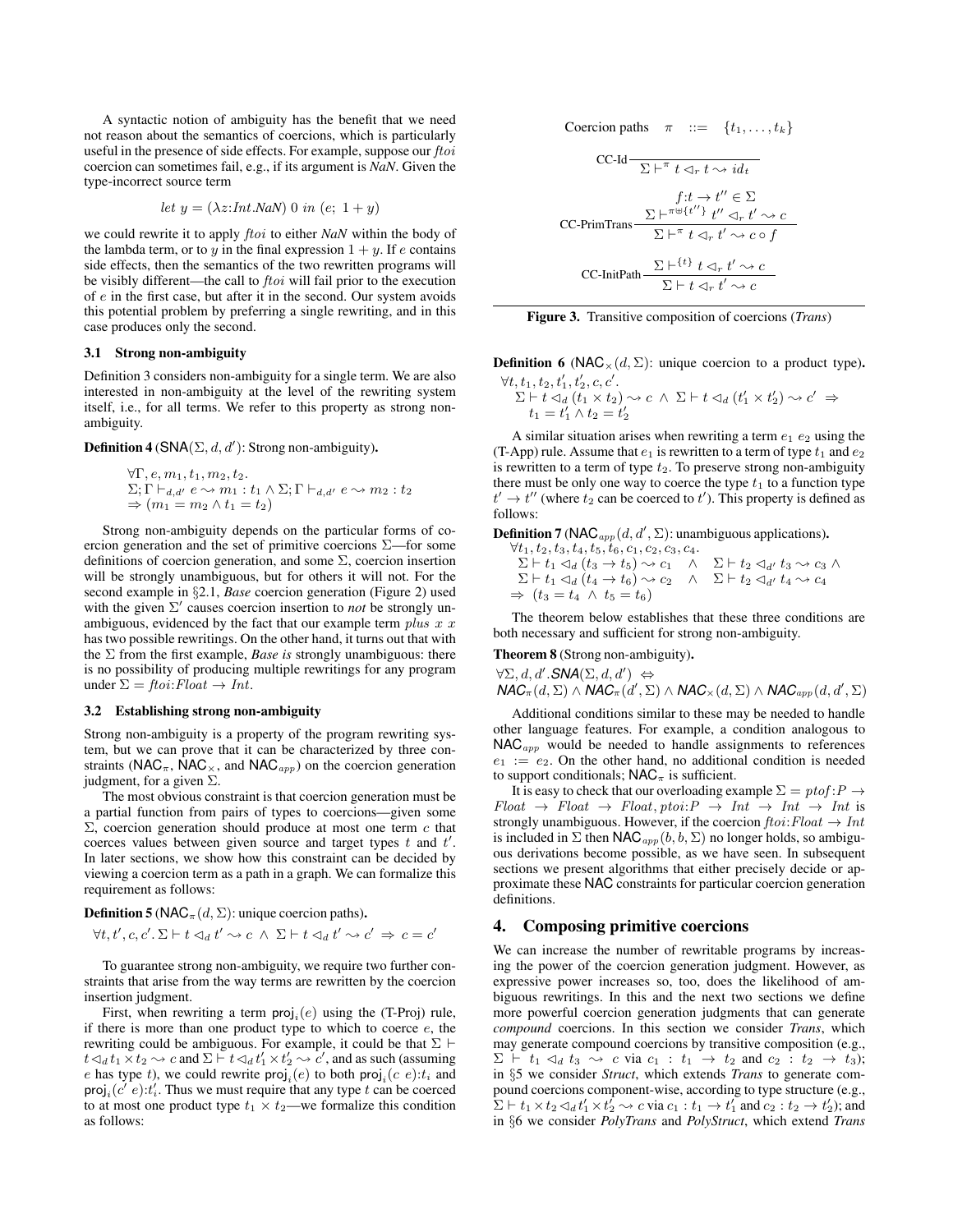and *Struct*, respectively, to support primitive coercions with polymorphic types. In each section we explore substantial applications enabled by this added power, and consider conditions that are sufficient to ensure strong non-ambiguity.

#### 4.1 Generating composite coercions

A natural extension to the *Base* judgment is to allow the sequential composition of primitive coercions. We call this extended relation *Trans*; its rules are given in Figure 3. Coercion terms c consist of the identity coercion  $id_t$  and/or the composition of some number of primitive coercions, written  $c \circ f$  (equivalent to  $\lambda x.c$  (f x)). Coercion generation  $\Sigma \vdash t \triangleleft_r t' \leadsto c$  is given by a single toplevel rule (CC-InitPath), which in turn appeals to the judgment  $\Sigma \vdash^{\pi} t \triangleleft_r t' \leadsto c$ , whose definition is rather straightforward. (We discuss the parameter  $\pi$  shortly.)

While the idea of generating composite coercions appears a simple extension, it adds potential for some subtle ambiguities. The rules in Figure 3 are designed to prevent two forms of ambiguity that we call *syntactic ambiguity* (SA) and *cyclical ambiguity* (CA). Fortunately, both can be avoided with no loss to expressive power.

Syntactic ambiguity would arise from having a general rule of transitivity instead of embedding it as in rule (CC-PrimTrans). For example, suppose we have  $\Sigma = f:A \rightarrow B, g:B \rightarrow C$ . Then to coerce A to C, *Trans* offers one possibility:  $\Sigma \vdash A \lhd_r C \rightarrow$  $(id_C \circ g) \circ f$ . However if we had extended *Base* with a general rule of transitivity:

Strawman-Trans 
$$
\frac{\Sigma \vdash t \lhd_b t' \rightarrow c \quad \Sigma \vdash t' \lhd_b t'' \rightarrow c'}{\Sigma \vdash t \lhd_b t'' \rightarrow c' \circ c}
$$

then we would be able to generate many different coercions:  $\Sigma \vdash$  $A \triangleleft_b C \leadsto (id_C \circ g) \circ f, \Sigma \vdash A \triangleleft_b C \leadsto id_c \circ (g \circ f), \Sigma \vdash$  $A \triangleleft_b C \leadsto (id_c \circ (id_c \circ g)) \circ f, \Sigma \vdash A \triangleleft_b C \leadsto (id_c \circ g) \circ (id_b \circ f),$ etc. While each of these coercions is semantically equivalent, and we could endeavor to prove that this is the case, we find it cleaner to force syntactic and semantic ambiguity to correspond, and then focus on eliminating the former. To this end, our rules force a leftassociative composition of coercions, with exactly one application of the identity coercion at the end.<sup>3</sup>

As an example of cyclical ambiguity consider the coercion set  $\Sigma = f:A \rightarrow B, b:B \rightarrow A$ . Then in our strawman judgment we can prove both  $\Sigma \vdash A \triangleleft_b A \leadsto id_A$  and  $\Sigma \vdash A \triangleleft_b A \leadsto b \circ f$  (and  $\Sigma \vdash$  $A \triangleleft_b A \rightsquigarrow b \circ f \circ b \circ f$ , ad infinitum). Clearly  $\Sigma$  is the source of the problem, as it contains coercions that can be composed in cycles. However, we cannot simply rule out  $\Sigma$  such as this one, since doing so would rule out useful applications (we give an example in §4.3). Instead, we disallow cyclic compositions by using a *path* parameter  $\pi$ , which records the domain type of each primitive coercion composed in sequence; rule (CC-InitPath) initializes the path with the original source type  $t$ . The (CC-PrimTrans) rule adds the intermediate type  $t''$  to the path *if it is not already present*, since addition is via the disjoint union operator  $\forall$ . Thus no composed coercion ever "visits" the same type twice.

# 4.2 Strong non-ambiguity

To use the *Trans* relation to rewrite terms, we write our coercion insertion judgment as  $\Sigma$ ;  $\Gamma \vdash_{r,r} e \leadsto m : t$ . In order for rewriting to be strongly unambiguous, we need to check the NAC constraints of §3.2. One natural way to do so is to view  $\Sigma$  as a graph on types.

Definition 9 (Coercion Graph). *A coercion set* Σ *induces a coercion graph*  $G_{\Sigma} = (V, E)$ , where  $(t, t') \in E$  iff  $\exists f$ .  $\Sigma(f) = t \rightarrow t'$ 

$$
\Sigma = \operatorname{con}_{X} : X \to \operatorname{Int}, \operatorname{abs}_{X} : \operatorname{Int} \to X,
$$
  

$$
\operatorname{con}_{Y} : Y \to X, \operatorname{abs}_{Y} : X \to Y
$$

$$
\Gamma = y:Y, f:X \to X \to X
$$

 $\Sigma; \Gamma \vdash_{r,r} f y 1 \leadsto f (id_X \circ con_Y y) (id_X \circ abs_X 1) : X$ 

Figure 4. Proteus Abs/con example derivation

 $\mathcal{L} = \bigcup_{(t,t') \in E} \{t, t'\}.$  We write  $\mathsf{Reachable}(\Sigma, t, t')$  when $e$ ver a (possibly empty) sequence of edges from  $t$  leads to  $t'$  in  $G_{\Sigma}$ .

 $NAC_{\pi}(r, \Sigma)$  holds iff a depth-first search started from each node in the graph produces no cross or forward edges. Such edges indicate two potential paths, and thus two possible compositions of primitive coercions, from the source node's type to the type of the forward or cross edge's target node. Back edges are not problematic—they indicate the potential for cycles, which are ruled out by the judgment's  $\pi$  parameter. NAC<sub>×</sub>( $r$ ,  $\Sigma$ ) can be decided by constructing the set  $P_t = \{t_1 \times t_2 \mid \text{Reachable}(\Sigma, t, t_1 \times t_2) \mid \text{Reachable}(\Sigma, t, t_2 \times t_1) \}$  $\{t_2\}$ , for every node's type t in  $G_{\Sigma}$ , and checking  $|P_t| \leq 1$ . To decide NAC<sub>app</sub> $(r, r, \Sigma)$ , we compute the set  $A_t = \{t_2 \mid$  $\exists t_1, t'.$ Reachable $(\Sigma, t, t_1 \rightarrow t_2) \wedge \overline{\textsf{Reachable}(\Sigma, t', t_1)}$ , for each node type  $t \in G_{\Sigma}$ , and check  $|A_t| \leq 1$ . The construction of  $A_t$  and  $P_t$  can be interleaved with the depth-first traversals of  $G_{\Sigma}$ . Thus, the complexity of deciding strong non-ambiguity for the *Trans* judgment is  $O(n^2)$  where  $n = |\Sigma|$ .

#### 4.3 Application: Proteus abs/con insertion

An interesting example of the program rewriting enabled by *Trans* arises from dynamic software updating (DSU). DSU is a technique by which a running program can be updated with new code and data without interrupting its execution. A core problem in DSU arises from timing; particular updates are legal only at certain times.

In prior work [Stoyle et al. 2007] we defined a language Proteus which supported type equations for named types, e.g., typename  $X = t$  where t is the definition of X (and may itself be, or contain, abstract type names). A named type's definition can be updated on-the-fly provided that no actively running function references the old representation. Proteus employs an explicit coercion  $\cos X$  to witness the use of a value of type X as one of type t, while coercion  $abs_X$  witnesses the reverse. An update to type X is permitted so long as the text of actively running functions contains no mention of  $abs_X$  or  $con_X$  coercions.

As such explicit coercions are rather cumbersome, Proteus supports a custom algorithm that takes a source program with (abstract) type equations and automatically inserts the needed coercions. This coercion insertion algorithm can be expressed precisely using our coercion insertion framework. An example is shown in Figure 4. We can show that the algorithm is strongly unambiguous, by the proposition below.

Proposition 10 (Abs/con strongly unambiguous). *Assuming a set of base types*  $X_1, X_2, ... X_n$ , let  $\Sigma = \bigcup_{1 \leq i \leq n} \{ con_{X_i} : X_i \rightarrow$  $t_i$ ,  $abs_{X_i}: t_i \rightarrow X_i$ *}. Then*  $\mathsf{SNA}(r, r, \Sigma)$ *.* 

Equality coercions like abs/con are also useful in type-preserving compilation, inserted as proofs of term equality in the typed intermediate language [Sulzmann et al. 2007]. We conjecture our system could be used in this setting as well.

## 5. Structural coercions

This section presents *Struct*, a coercion generation definition that extends *Trans* to also produce lifted coercions over function and product type constructors; we call such synthesized coercions

<sup>&</sup>lt;sup>3</sup> We could use a device similar to  $\langle\!\langle c \rangle\!\rangle m$  from Figure 1 to eliminate the trailing  $id_t$ .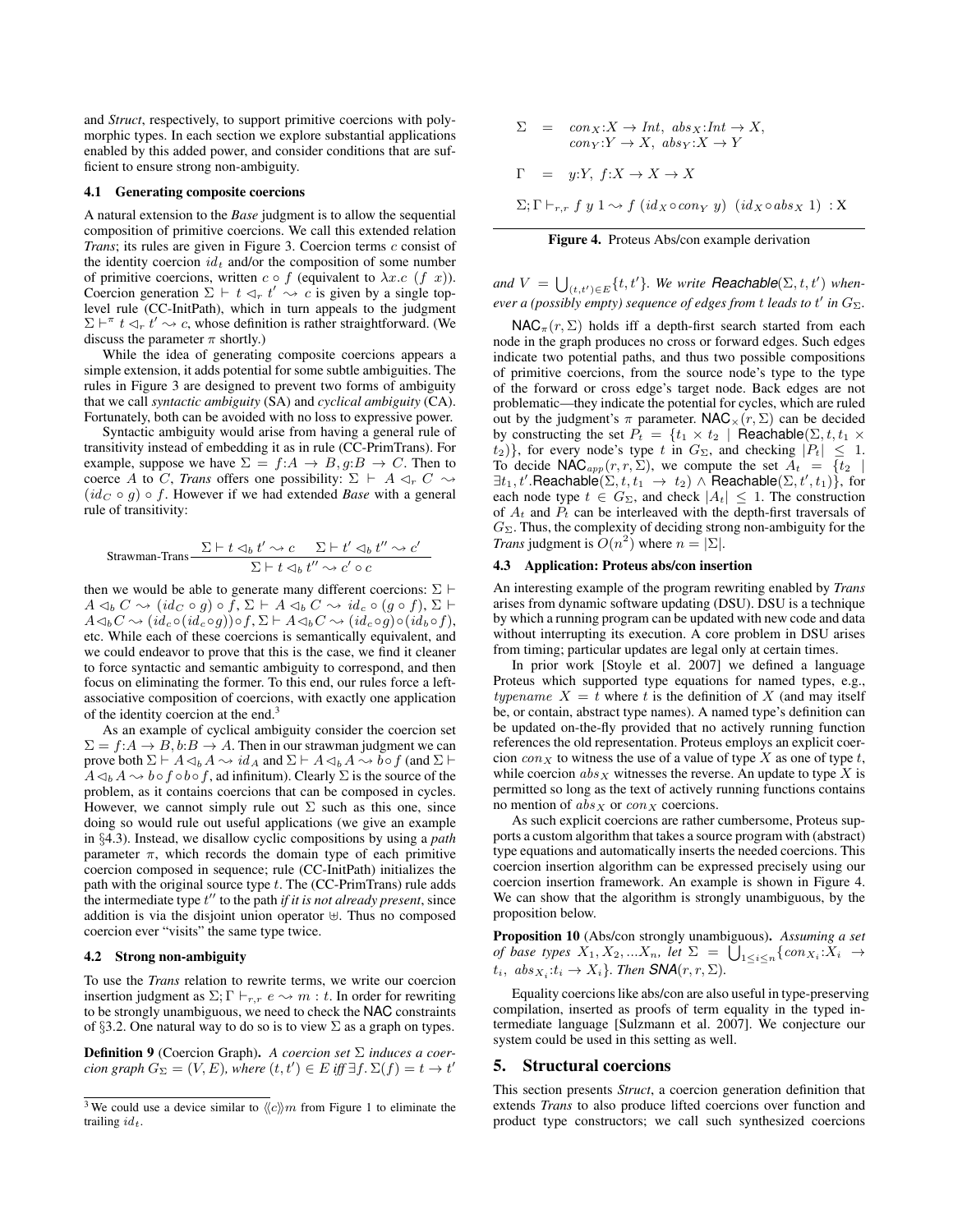*structural coercions*. For example, given coercions  $f: t_1 \rightarrow s_1$ and  $g:t_2 \rightarrow s_2$ , *Struct* can generate coercions from  $t_1 \times t_2$  to  $s_1 \times s_2$  and from  $s_1 \to t_2$  to  $t_1 \to s_2$ . *Struct* adds further sources of potential ambiguity, and we employ several devices to eliminate them without unduly compromising expressiveness—we show that *Struct* is expressive enough to represent a canonical form of coercive subtyping. Furthermore, we define efficiently decidable, sufficient conditions for proving strong non-ambiguity. This section concludes with examples that use structural coercions to encode forms of dynamic and gradual typing [Henglein 1994, Siek and Taha 2006].

#### 5.1 Coercion generation

The definition of *Struct* in Figure 5 begins with a top-level rule (CS-Init), which initializes two indices a and  $\pi$  for controlling ambiguity. After first explaining the general structure of the remaining rules we consider these ambiguity controls in detail.

The (CS-Id) and (CS-PrimTrans) rules are analogous to the versions of these rules in Figure 3. (CS-Id) generates the identity coercion for a type  $t$ , while (CS-PrimTrans) allows a primitive coercion  $f$  to be composed transitively with some (potentially complex) coercion  $c$  generated in the second premise.

The (CS-FunTrans) rule constructs a coercion from a function type  $t_1 \rightarrow t_2$  to some target type  $t'$  by first assembling a coercion to another function type  $t'_1 \rightarrow t'_2$ , and then composing it with a coercion from  $t'_1 \rightarrow t'_2$  to  $t'$ . As in structural subtyping, coercion generation on functions is contravariant in the argument and covariant in the return type. So, in the first premise of (CS-FunTrans), we construct a coercion  $c_1$  from  $t'_1$  to  $t_1$ , and, in the second premise, a coercion  $c_2$  from  $t_2$  to  $t'_2$ . The third premise defines a term  $c$ that, when applied to a function f of type  $t_1 \rightarrow t_2$ , will coerce it to type  $t'_1 \rightarrow t'_2$  by waiting until f is eventually applied and, at that point, applying the coercions  $c_1$  and  $c_2$  to the arguments and return value of  $f$ , respectively. Note that both  $c_1$  and  $c_2$  are constructed by making use of the *Struct* relation. This allows us to use the structural rules to an arbitrary depth when coercing higherorder function types; e.g., with the appropriate coercion set  $\Sigma$ , (CS-FunTrans) allows us to generate coercions between types of the form  $(t_1 \rightarrow t_2) \rightarrow t_3 \triangleleft_s (t'_1 \rightarrow t'_2) \rightarrow t'_3$ .

The rule (CS-PairTrans) is similar to (CS-FunTrans) and provides structural coercions for product types. The coercions  $c_1$  and  $c_2$  are covariant on each component of the product type—again, these may themselves make use of the structural rules in order to construct coercions between nested products.

#### 5.2 Eliminating cyclical and syntactic ambiguity

The *Trans* judgment was formulated to remove possible syntactic and cyclical ambiguities. Both forms of ambiguity are also present in the *Struct* relation and we employ similar devices to eliminate them. For cyclical ambiguity, the judgment is indexed by a path  $\pi$ that is initialized in (CS-Init), and, just as before, every rule (except (CS-Id)) checks and augments  $\pi$ .

To avoid syntactic ambiguity, the associativity of coercion composition is normalized in (CS-PrimTrans) as in *Trans*, and the same device is applied by (CS-FunTrans) and (CS-PairTrans) since these rules also employ transitivity.

*Struct* employs an additional index a on the turnstile to eliminate a form of syntactic ambiguity new to *Struct*. Without restriction it is possible to construct multiple coercions between the same constructed types by using different interleavings of structural coercion rules and transitivity. As an illustration, consider how we could coerce a product type  $t_1 \times t_2$  to another product type  $s_1 \times s_2$ 

using (CS-PairTrans) with  $\Sigma = f:t_1 \rightarrow s_1, gt:t_2 \rightarrow s_2$ :

$$
\begin{array}{ccl} \Sigma \vdash t_1 \lhd_s s_1 \leadsto f & \Sigma \vdash t_2 \lhd_s s_2 \leadsto g \\ c = \lambda x : t_1 \times t_2. (f \text{ proj}_1(x), g \text{ proj}_2(x)) \\ \text{CS-PairTrans} & \frac{\Sigma \vdash^{\pi \uplus \{s_1 \times s_2\}} s_1 \times s_2 \lhd_s s_1 \times s_2 \leadsto id_{s_1 \times s_2}}{\Sigma \vdash^{\pi}_{\oplus} t_1 \times t_2 \lhd_s s_1 \times s_2 \leadsto id_{s_1 \times s_2} \circ c} \end{array}
$$

Without the  $a$  index to prevent us, we could also construct the coercion thus:

$$
\Sigma \vdash t_1 \lhd_s t_1 \leadsto id_{t_1} \qquad \Sigma \vdash t_2 \lhd_s s_2 \leadsto g
$$
\n
$$
c = \lambda x : t_1 \times t_2. (\text{proj}_1(x), g \text{ proj}_2(x))
$$
\n
$$
\Sigma \vdash^{\pi \oplus \{t_1 \times s_2\}} t_1 \times s_2 \lhd_s s_1 \times s_2 \leadsto c'
$$
\n
$$
(2) \frac{c' = id_{s_1 \times s_2} \circ (\lambda x : t_1 \times s_2. (f \text{ proj}_1(x), \text{proj}_2(x)))}{\Sigma \vdash^{\pi} t_1 \times t_2 \lhd_s s_1 \times s_2 \leadsto c' \circ c}
$$

Here,  $c'$  is produced by another application of (CS-PairTrans). If f and  $g$  were effectful (suppose each printed a message) and we assume left-to-right evaluation order, then the first case, when the constructed coercion is evaluated  $f$  would print its message first, then  $g$ , while in the second case,  $g$  would print first, then  $f$ .

To avoid this issue, we observe that in many circumstances (characterized precisely by Theorem 11, below), if we can prove  $\Sigma \vdash t \triangleleft_s t' \leadsto c$  by applying structural rules (CS-PairTrans) and/or (CS-FunTrans) in succession, as in the second case above, we can also prove  $\Sigma$   $\vdash t \triangleleft_s t' \leadsto c'$  via a derivation that uses a single structural rule followed by a non-structural rule, as in the first case. Therefore, we augment *Struct*'s rules with an index a to prevent structural rules from being used in succession. In particular, in the conclusion of (CS-PairTrans) and (CS-FunTrans) we require the index  $a = \bigoplus$ ; in the last premise of these rules, we require the index  $a = \Theta$ . For our example above, this device forces the first rewriting. Non-structural rules may still occur in succession; (CS-PrimTrans) places no limit on the index of its second premise.

There is one final source of syntactic ambiguity which arises because the rules in Figure 1 permit inserting coercions on both the left and right-hand-side of applications. To illustrate, suppose we have  $\Sigma = ftoi : Float \rightarrow Int$  and  $\Gamma = f:Int \rightarrow Int, x: Float.$ Then the term  $(f \ x)$  can be rewritten to  $(f \ (ftoi \ x))$  and to  $((\lambda g: Int \rightarrow Int \cdot \lambda y: Float.g (ftoi y)) f) x)$ . The choice depends on whether we rewrite the left-hand or right-hand-side of the application. In general, if we can rewrite a function's argument, as in the former case, we could have rewritten the function using (CS-FunTrans), as in the latter case.

To avoid this syntactic ambiguity, we may use the *Struct* rules on either the left- or right-hand-side of an application, but not both. We choose to use *Struct* only on the right-hand-side because applying it on the left-hand-side would create another problem. In particular, for some  $\Sigma$  the *Struct* rules can coerce a type t to infinitely many function types, all with the same domain type  $t'$ . For example, with  $\Sigma = f: t \rightarrow (t' \rightarrow t)$ , we can construct  $t \triangleleft_s (t' \rightarrow t), t \triangleleft_s (t' \rightarrow (t' \rightarrow t), \dot{t} \triangleleft_s (t' \rightarrow (t' \rightarrow (t' \rightarrow t))),$ etc. A similar problem can arise when rewriting a term  $proj_i(x)$ for certain  $\Sigma$ , there may be an infinite number of product types to which a given type can be coerced.

To control the choice of coercion generation during rewriting, we parameterize the rewriting judgment by two indices d and  $\overline{d}$ , writing it  $\Sigma$ ; Γ  $\vdash_{d,d'} e \rightsquigarrow m : t$ . Following the reasoning outlined above, we use the judgment  $\Sigma \vdash_{r,s} e' \leadsto m : t$ , which indicates that *Trans* is used to rewrite terms e that appear within a projection or on the left-hand-side of function applications, while *Struct* is used to rewrite terms on the right-hand-side of function applications. Consider an application  $e^e$  where the subterm  $e$ is rewritten to a term of type t and  $e'$  is rewritten to type  $t'$ . By restricting to the use of *Trans*, there are finitely many function types that t can be coerced to. It is then decidable to use *Struct* to generate a coercion from  $t'$  to the domain of each function type.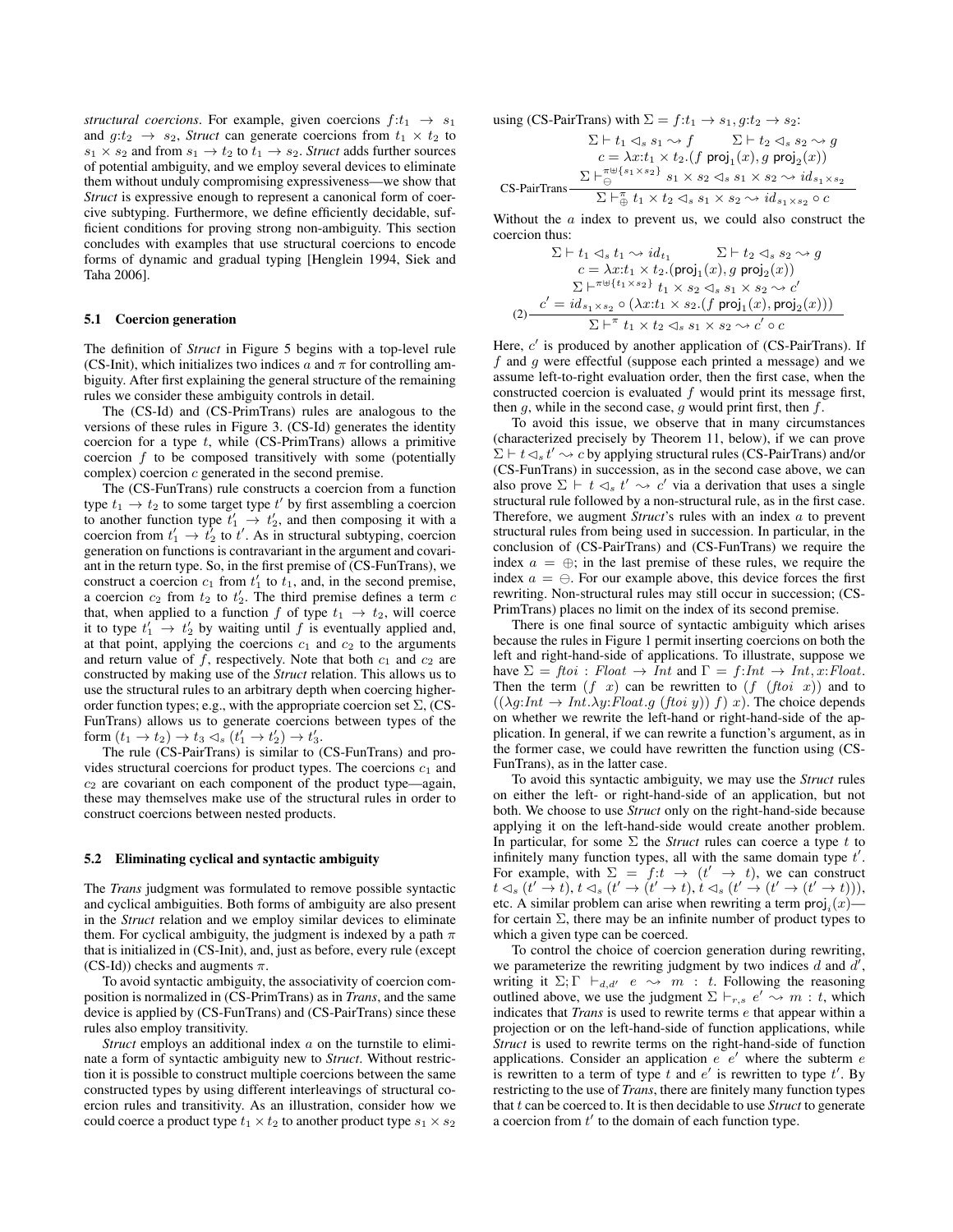Index on turnstile (alternation of structural rules)  $\alpha ::= \ominus | \oplus \alpha$ 

CS-Init 
$$
\frac{\Sigma \vdash_{\bigoplus}^{\{t\}} t \triangleleft_s t' \rightsquigarrow c}{\Sigma \vdash t \triangleleft_s t' \rightsquigarrow c} \quad \text{CS-Id} \frac{\Sigma \vdash_{a}^{\pi} t \triangleleft_s t \rightsquigarrow c}{\Sigma \vdash_{a}^{\pi} t \triangleleft_s t \rightsquigarrow id} \quad \text{CS-PrimTrans} \frac{f \cdot t \rightarrow t_1 \in \Sigma \quad \Sigma \vdash_{a'}^{\pi} \text{U1} \cdot t_1 \triangleleft_s t' \rightsquigarrow c}{\Sigma \vdash_{a}^{\pi} t \triangleleft_s t' \rightsquigarrow c \cdot f}
$$
\n
$$
\frac{\Sigma \vdash t_1' \triangleleft_s t_1 \rightsquigarrow c_1 \quad \Sigma \vdash t_2 \triangleleft_s t_2' \rightsquigarrow c_2}{c = \lambda f \cdot t_1 \rightarrow t_2. (\lambda x : t_1' \cdot c_2 \ (f \ (c_1 \ x)))} \quad \text{CS-FunTrans} \quad \frac{\Sigma \vdash t_1 \triangleleft_s t_1' \rightsquigarrow c_1 \quad \Sigma \vdash t_2 \triangleleft_s t_2' \rightsquigarrow c_2}{c = \lambda x : t_1 \times t_2. (c_1 \text{ proj}_1(x), c_2 \text{ proj}_2(x))}
$$
\nCS-FunTrans 
$$
\frac{\Sigma \vdash_{\bigoplus}^{\pi \uplus \{t_1' \rightarrow t_2'\}} t_1' \rightarrow t_2' \triangleleft_s t' \rightsquigarrow c'}{\Sigma \vdash_{\bigoplus}^{\pi \uplus \{t_1' \times t_2'\}} t_1' \times t_2' \triangleleft_s t' \rightsquigarrow c' \cdot \frac{\Sigma \vdash_{\bigoplus}^{\pi \uplus \{t_1' \times t_2'\}} t_1' \times t_2' \triangleleft_s t' \rightsquigarrow c'}{\Sigma \vdash_{\bigoplus}^{\pi} t_1 \times t_2 \triangleleft_s t' \rightsquigarrow c' \cdot c}
$$

Figure 5. Generating structural coercions (*Struct*)

#### 5.3 Expressiveness

While the additional devices outlined above eliminate problematic ambiguities for *Struct*, we may be concerned that they also unduly reduce its expressiveness. The theorem below establishes that this is not the case in many common situations. We compare our system to a standard declarative formulation of subtyping for the lambda calculus, in which subtyping can be applied to any term, and uses of transitivity are unrestricted. The rules are essentially standard, and we elide them. To simplify the proof, we write this judgment  $\Sigma; \Gamma \vdash e : t$ , where each coercion  $f: t \to t' \in \Sigma$  is read as a subtyping relation  $t \le t'$  between *base types*; typically subtyping between base types would be expressed as distinct rules. As is usual with subtyping systems, we do not consider base subtyping relations between structured types. Thus, for this theorem, we do not permit primitive coercions of the form  $f:(t_1 \to t_2) \to t' \in \Sigma$ and denote this constraint on  $\Sigma$  as  $BaseCoercions(\Sigma)$ .

Theorem 11 (Expressiveness of structural coercions).

$$
\forall \Sigma, \Gamma, e, t. \; BaseCoercions(\Sigma) \; \wedge \; \Sigma; \Gamma \vdash e : t \Rightarrow
$$
  

$$
\exists m, t', c. \; \Sigma; \Gamma \vdash_{r, s} e \sim m : t' \wedge \Sigma \vdash t' \lhd_s t \sim c
$$

This theorem establishes that our coercion insertion system is at least as expressive as a system that provides a standard form of structural subtyping. One interesting point to note is that our coercion insertion system produces a term typable at  $t'$ , a *subtype* of the type  $t$  produced by the subtyping system. This is an artifact of the restriction in our system that inserts coercions only in elimination forms. Of course, a top-level coercion cast can always be used to produce a term of the desired super-type of  $t'$ .

#### 5.4 Strong non-ambiguity

Proving strong non-ambiguity for the coercion insertion judgment  $\Sigma$ ;  $\Gamma \vdash_{r,s} e \rightsquigarrow m : t$  requires establishing NAC<sub>x</sub> $(r, \Sigma)$ ,  $NAC_{ann}(r, s, \Sigma)$ ,  $NAC_{\pi}(r, \Sigma)$ , and  $NAC_{\pi}(s, \Sigma)$  defined in §3. It turns out to be particularly difficult to decide  $NAC_{\pi}(s, \Sigma)$  for arbitrary Σ. One difficulty (as mentioned in §5.2) is that using the *Struct* relation, one can coerce a type  $t$  to infinitely many other types. Furthermore, given a coercion set  $\Sigma = f_1 : t_1 \to t'_1, \ldots, f_n : t'_n \to t'_n$ , it is possible to derive a *Struct* coercion  $\Sigma \vdash t \leq s t' \sim c$ , where neither t nor t' are among the types  $t_i, t'_i$  that are mentioned in Σ. Thus, the simple strategy of enumerating all possible coercion paths between types that are mentioned in  $\Sigma$ , which worked well for *Trans* (§4.2), cannot be applied to *Struct*. In the remainder of this section, we show how to approximate  $NAC_{\pi}(s, \Sigma)$  by imposing a slightly stronger constraint on  $\Sigma$  that is efficiently decidable.

Our approach is to reduce the problem of deciding  $NAC_{\pi}(s, \Sigma)$ to deciding a related property of the simpler *Trans* relation. We begin by introducing some convenient notation to describe the structure of a coercion derivation. We write  $\Sigma \vdash t \triangleleft_r t_1 \triangleleft_s t' \leadsto c$ when we can decompose a derivation  $\Sigma \vdash t \triangleleft_s t' \leadsto c$  into a segment  $\Sigma$   $\vdash$   $t \triangleleft_r t_1 \sim c_r$  that uses transitive rule (CS-

|  | 1. $t \leq r$ $\leq_r (T t_1 t_2) \leq s (T t'_1 t'_2) \leq r \dots \leq_r t'$                                                                                                                        |  |  |  |
|--|-------------------------------------------------------------------------------------------------------------------------------------------------------------------------------------------------------|--|--|--|
|  | $\neg 2. \quad t \vartriangleleft_r \quad \ldots \vartriangleleft_r \quad \ldots \quad \vartriangleleft_r \quad \ldots \quad \vartriangleleft_r \quad \ldots \vartriangleleft_r \quad t'$             |  |  |  |
|  | $\neg 3. \quad t \vartriangleleft_r \quad \dots \vartriangleleft_r \quad (S \ s_1 \ s_2) \quad \vartriangleleft_s \quad (S \ s'_1 \ s'_2) \vartriangleleft_r \quad \dots \vartriangleleft_r \quad t'$ |  |  |  |

| $NAC^*_\pi(s,\Sigma) \iff$                                                                                                                |  |
|-------------------------------------------------------------------------------------------------------------------------------------------|--|
| $\forall T, t_1, t_2, t'_1, t'_2, t, t', S, s_1, s_2, s'_1, s'_2.$                                                                        |  |
| $\Sigma \vdash t \triangleleft_r (T t_1 t_2) \triangleleft_s (T t'_1 t'_2) \triangleleft_r t' \wedge$                                     |  |
| $\Sigma \not\vdash (T t_1 t_2) \lhd_r (T t'_1 t'_2) \wedge$                                                                               |  |
| ${T, t_1, t_2, t'_1, t'_2} \neq {S, s_1, s_2, s'_1, s'_2} \Rightarrow$                                                                    |  |
| $\Sigma \nvdash t \triangleleft_r t' \land \Sigma \nvdash t \triangleleft_r (S s_1 s_2) \triangleleft_s (S s'_1 s'_2) \triangleleft_r t'$ |  |



PrimTrans), and a segment  $\Sigma$   $\vdash$   $t_1 \triangleleft_s t' \sim c_s$  that uses one of the structural rules (CS-FunTrans) or (CS-PairTrans). We elide the coercion term  $c$  when it is unimportant. This notation extends naturally to composition of longer sequences of coercions; e.g., we sometimes write  $\Sigma \vdash t_1 \lhd_r t_2 \lhd_s t_3 \lhd_r t_4$  etc. Finally, for compactness, we write the application of a binary type constructor T  $t_1$   $t_2$  to stand for either the type  $t_1 \times t_2$  or  $t_1 \rightarrow t_2$ .

Our reduction of  $NAC_{\pi}(s, \Sigma)$  relies on the assumption that  $NAC_{\times}(r, \Sigma)$  holds. Under the constraint  $NAC_{\times}(r, \Sigma)$ , the problem of deciding the uniqueness of arbitrary subtyping paths is considerably easier. If, for the moment, we focus only on product types, we can decide  $NAC_{\pi}(s, \Sigma)$  by only considering coercion derivations of the form  $\Sigma \vdash t \lhd_r t_1 \times t_2 \lhd_s t'_1 \times t'_2 \lhd_r t'$ . That is, under  $NAC_{\times}(r, \Sigma)$ , the only viable coercion generation derivations that use a structural rule begin with a (possibly empty) prefix that coerces t to  $(t_1 \times t_2)$  using (CS-PrimTrans); then, a single application of a structural rule coerces  $(t_1 \times t_2)$  to  $(t'_1 \times t'_2)$ ; and, finally, a (possibly empty) transitive suffix coerces the latter type to the goal  $t'$ . A coercion derivation that is not of this form, such as  $\Sigma \vdash t \lhd_r (t_1 \times t_2) \lhd_s (t'_1 \times t'_2) \lhd_r (s_1 \times s_2) \lhd_s (s'_1 \times s'_2)$ , violates  $NAC_{\times}(r, \Sigma)$ , since it includes a primitive coercion between distinct pair types, i.e.,  $\Sigma \vdash t'_1 \times t'_2 \lhd_r s_1 \times s_2$ .

Using this insight, we formulate a necessary condition for strong non-ambiguity,  $NAC^*_{\pi}(s, \Sigma)$ , in Figure 6. The grey box at the top of the figure illustrates the condition on  $\Sigma$  that we aim to decide. On the first line, we show a derivation from  $t$  to  $t'$  that makes use of the *Struct* judgment in the form  $(T t_1 t_2) \triangleleft_s (T t_1' t_2').$ Whenever  $\Sigma$  admits such a derivation, for non-ambiguity, we require that the use of the structural rule in the first derivation is essential to coercing  $t$  to  $t'$ . We want to rule out derivations, such as the one shown on line 2, which can coerce  $t$  to  $t'$  using primitive coercions only. Additionally, we require that derivations of the form shown on line 3 are also not admitted by  $\Sigma$ , i.e., there must be at most one way to use structural rules to coerce  $t$  to  $t'$ .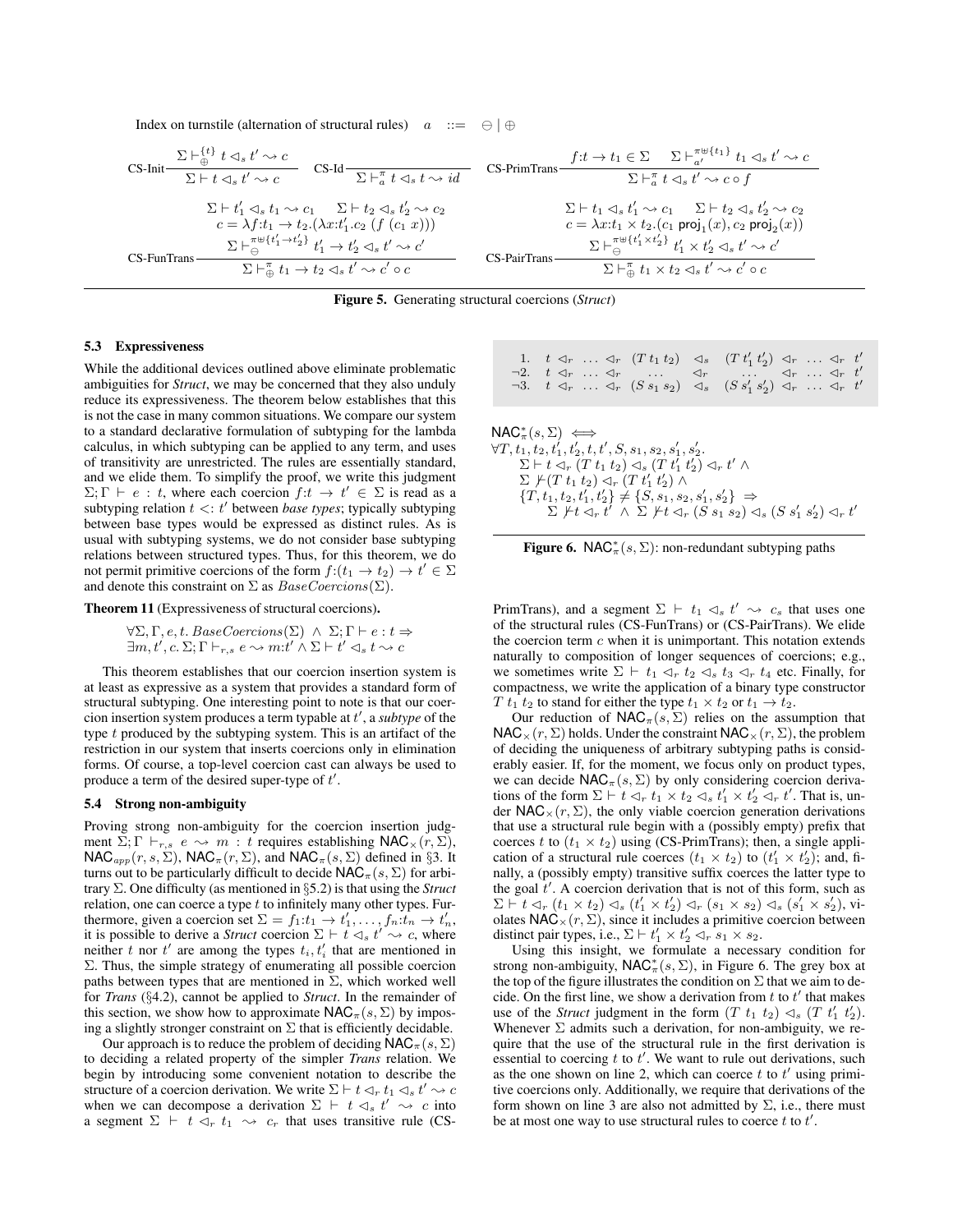| $\Sigma =$ | $b:Bool \rightarrow Dyn,$                      | $b:Dyn \rightarrow Bool,$                               |
|------------|------------------------------------------------|---------------------------------------------------------|
|            | $i: Int \rightarrow Dyn,$                      | $i:Dyn \rightarrow Int,$                                |
|            | $f:(Dyn \rightarrow Dyn) \rightarrow Dyn,$     | $f:Dyn \rightarrow Dyn \rightarrow Dyn$                 |
|            | $p:(Dyn \times Dyn) \rightarrow Dyn,$          | $\bar{p}: Dyn \rightarrow Dyn \times Dyn$               |
|            |                                                |                                                         |
|            | $\Sigma$ ; $\vdash_{r,s} (\lambda x: Dyn.x)$ 1 | $\rightsquigarrow (\lambda x: Dyn.x)$ $(i 1): Dyn$      |
|            | $\Sigma$ ; $\vdash_{r,s} 1$ true               | $\rightsquigarrow ((\bar{f} \circ i) 1)$ (b true) : Dyn |

|  |  |  | Figure 7. Dynamic typing: coercion set and example derivations |
|--|--|--|----------------------------------------------------------------|
|  |  |  |                                                                |
|  |  |  |                                                                |

Deciding NAC<sup>\*</sup><sub> $\pi$ </sub>( $s$ ,  $\Sigma$ ) is relatively straightforward. As in §4.2, we construct a coercion graph  $G_{\Sigma}$ , and for each pair of types  $t_1$  and  $t_2$  in the graph, we identify the sets of types  $R_1$  =  $\{(T \ t \ t') \mid \textsf{Reachable}(G_{\Sigma}, t_1, (T \ t \ t'))\}$  and  $R_2 = \{(S \ s \ s') \mid$ Reachable $(G_\Sigma, (S \ s \ s'), t_2)$ . Next, for each pair of types  $t, t'$ in the cartesian product  $R_1 \times R_2$ , we check that at most one pair is related by the *Struct* judgment. That is, we construct the set  $R = \{c \mid \Sigma \vdash t \lhd_s t' \leadsto c \land t, t' \in R_1 \times R_2\}$  and check that  $|R| \leq 1$ . If R contains more than one element, then  $\Sigma$  must violate  $\overline{\textsf{NAC}_{\pi}^{*}}(s, \Sigma)$ . If R is a singleton, and if t' is reachable from t in  $G_{\Sigma}$ , then once again, we have detected a violation of NAC<sup>\*</sup><sub> $\pi$ </sub>(s,  $\Sigma$ ).

In a system that includes only product types, it is possible to show that the conditions  $NAC_{\pi}^*(s, \Sigma)$ ,  $NAC_{\times}(r, \Sigma)$ ,  $NAC_{\pi}(r, \Sigma)$ and  $NAC_{app}(r, s, \Sigma)$  are both necessary and sufficient for strong non-ambiguity. A similar property can be shown in a setting with only function types. However, when we include both function and product types in the same system (or, for that matter, structural coercions for arbitrary type constructors) then the four NACconditions above are necessary, but not sufficient, for strong nonambiguity. The problem is that our reduction of coercion derivations to a form that contains a *Trans* prefix, a single application of a *Struct* coercion, followed by a *Trans* suffix is not valid when both function and product types are present. For example, the derivation  $\Sigma\vdash t\lhd_r (t_1 \times t_2)\lhd_s (t_1' \times t_2')\lhd_r (s_1 \to s_2)\lhd_s (s_1' \to s_2')$  is admissible since the primitive coercion  $\Sigma \vdash (t'_1 \times t_2) \triangleleft_r (s_1 \rightarrow s_2)$  does not violate  $NAC_{\times}(r, \Sigma)$ . To remedy this, we propose a strengthening of NAC<sub>x</sub> and NAC<sub>app</sub> to NAC<sub>T</sub>( $r, \Sigma$ ), a condition that requires that each type  $t$  be coercible to at most one type of the form  $(T t_1 t_2)$ . The definition below makes this condition precise. The theorem that follows establishes that efficiently decidable conditions  $\mathsf{NAC}^*_\pi(s,\Sigma)$  and  $\mathsf{NAC}_T(r,\Sigma)$  are a conservative approximation of the necessary condition for non-ambiguity,  $NAC_{\pi}(s, \Sigma)$ .

**Definition 12** (NAC<sub>T</sub> $(d, \Sigma)$ : coercions to a type constructor).  $\forall t, T, t_1, t_2, S, s_1, s_2, c, c'.$ 

$$
\Sigma \vdash t \triangleleft_d (T t_1 t_2) \rightsquigarrow c \wedge \Sigma \vdash t \triangleleft_d (S s_1 s_2) \rightsquigarrow c' \Rightarrow
$$
  
\n
$$
T = S \wedge t_1 = s_1 \wedge t_2 = s_2 \wedge c = c'
$$

**Theorem 13** (Sufficiency of NAC<sup>\*</sup><sub> $\pi$ </sub> $(s, \Sigma)$ ).

 $\forall \Sigma, \Gamma \mathcal{A} \mathcal{A} \mathcal{C}_{\pi}(r, \Sigma) \wedge \mathsf{NAC}_T(r, \Sigma) \wedge \mathsf{NAC}_{\pi}^*(s, \Sigma) \Rightarrow \mathsf{NAC}_{\pi}(s, \Sigma)$ 

#### 5.5 Application: Dynamic and Gradual typing

A typical implementation of the untyped lambda calculus (e.g., for Scheme) tags each class of run-time value, and the interpreter checks for the appropriate tag before the value can be used. For example, the interpreter reduces the application  $(\lambda x.x)$  1 after it confirms the left term  $\lambda x.x$  has a function tag, but fails to reduce (1 true) when it finds that 1 has a non-function tag.

Henglein [1994] observed that tagging and untagging operations can be made explicit in a typed source language, where a standard untyped term is automatically translated to a typed term prior to evaluating it. The translation can avoid some redundant tag checks, improving on a naïve interpreter that would always implicitly perform a check. We can implement this idea directly.

The typed language extends a standard typed lambda calculus with the type  $Dyn$  for classifying untyped terms, along with a pair of coercions for each type constructor  $tc$ . The first converts a term of type  $tc(Dyn, ..., Dyn)$  to  $Dyn$  by tagging it with tc. The second converts  $Dyn$  back to  $tc(Dyn, ..., Dyn)$  by removing the expected tag tc, but fails if the term has some other tag instead. The  $\Sigma$  shown in Figure 7 enumerates such coercions: f and  $\bar{f}$  for the  $\rightarrow$  constructor; p and  $\bar{p}$  for the  $\times$  constructor; b and b for the *Bool* base type (a nullary constructor); and i and  $\overline{i}$  for the *Int* base type.

Given a term in the source language  $\hat{e} ::= x \mid \lambda x : Dyn \cdot \hat{e}$  $(\hat{e}_1, \hat{e}_2)$  | proj<sub>i</sub> $(\hat{e})$ , the same as our typed language e, but without explicit casts or ascriptions and where all bound-variable type annotations are  $Dyn$ , we perform coercion insertion using  $\Sigma$  from Figure 7. Derivations for the above examples appear at the bottom of the figure (for perspicuity, we elide ids in the composed coercions from here on to the end of the paper). It is easy to see that coercion insertion will always succeed, and thus all dynamicallytyped terms will be accepted, since  $\Sigma$  permits any type to be coerced to any other type. It is also worth noting that the translation eliminates some unnecessary tag checks. For the first example, an interpreter would naïvely tag the lambda term and then immediately untag it at the application, whereas our translation leaves the term alone. We have not proved that our translation optimally eliminates tag checks (producing a *minimal completion* in the terminology of Henglein), but plan to explore this issue in future work.

It is fairly easy to prove that the  $\Sigma$  of Figure 7 satisfies  $NAC_{\times}(r, \Sigma)$ , NAC<sub>app</sub> $(r, s, \Sigma)$ , NAC<sub>π</sub> $(r, \Sigma)$ , and NAC<sub>π</sub> $(s, \Sigma)$ , and thus, by Theorem 8,  $\Sigma$  admits only strongly unambiguous rewritings. However, our choice of  $\Sigma$  here also reveals the imprecision of our approximation of  $NAC_{\pi}(s, \Sigma)$  using  $NAC_T(r, \Sigma)$ and  $\mathsf{NAC}^*_\pi(s, \Sigma)$ . In particular, although we have  $\mathsf{NAC}_\pi(s, \Sigma)$ , because  $\bar{f}$  and  $\bar{p}$  are both in  $\Sigma$ , NAC<sub>T</sub> (r,  $\Sigma$ ) does not hold. While it is relatively straightforward to weaken  $NAC_T(r, \Sigma)$  to account specially for coercion sets that resemble the particular  $\Sigma$  here, a precise necessary and sufficient condition for non-ambiguity, which is still efficiently decidable for arbitrary  $\Sigma$ , remains an open question.

*Gradual Typing.* Siek and Taha [2006] introduced gradual typing as an approach to allowing programmers to mix dynamic and statically typed code. We can encode Siek and Taha's approach by viewing it as a generalization of the dynamic typing problem just considered. First, we allow source terms to be annotated with types other than  $Dyn$ ; i.e., our source language becomes  $\hat{e} ::= x \mid$  $\lambda x$ :t. $\hat{e}$  |  $(\hat{e_1}, \hat{e_2})$  | proj<sub>i</sub> $(\hat{e})$ , where t is as in Figure 1 and base types include Dyn, Int, and Bool, as above. Second, we initialize the  $\pi$  parameter for coercion generation to prevent transitive compositions of coercions via Dyn. In particular, for *Trans* we change (CC-InitPath) as follows (and make a similar change to (CS-Init) for *Struct*):

$$
t' = Dyn \Rightarrow \pi = \{t\}
$$

$$
t' \neq Dyn \Rightarrow \{t, Dyn\}
$$
CC-InitPath'
$$
\frac{\sum \vdash^{\pi} t \triangleleft_r t' \rightsquigarrow c}{\sum \vdash t \triangleleft_r t' \rightsquigarrow c}
$$

With this change, for *Struct* we have that for all  $t, \Sigma \vdash Dyn \triangleleft_s$  $t \rightsquigarrow c$  and  $\Sigma \vdash t \triangleleft_s Dyn \rightsquigarrow c'$  for some  $c, c'$ , but we do *not* have  $\Sigma \vdash t \triangleleft_s t' \leadsto c''$  for all t', thanks to our initialization of π. As a result, *Struct* coercion generation matches Siek and Taha's *type consistency* relation, and thus ensures that terms not ascribed a Dyn type receive a useful degree of static checking, identifying some type errors and optimizing away some unnecessary coercions.

Consider once again our examples from Figure 7. For (1 true), the rewriting hinges on proving  $\Sigma \vdash Int \triangleleft_r \overline{D}yn \to Dyn \leadsto c$ , where  $c \equiv id \circ \bar{f} \circ i$ . But  $\Sigma \not\vdash Int \lhd_r Dyn \rightarrow Dyn \rightsquigarrow c$ for our modified definition because  $Dyn$  in the initial  $\pi$  prevents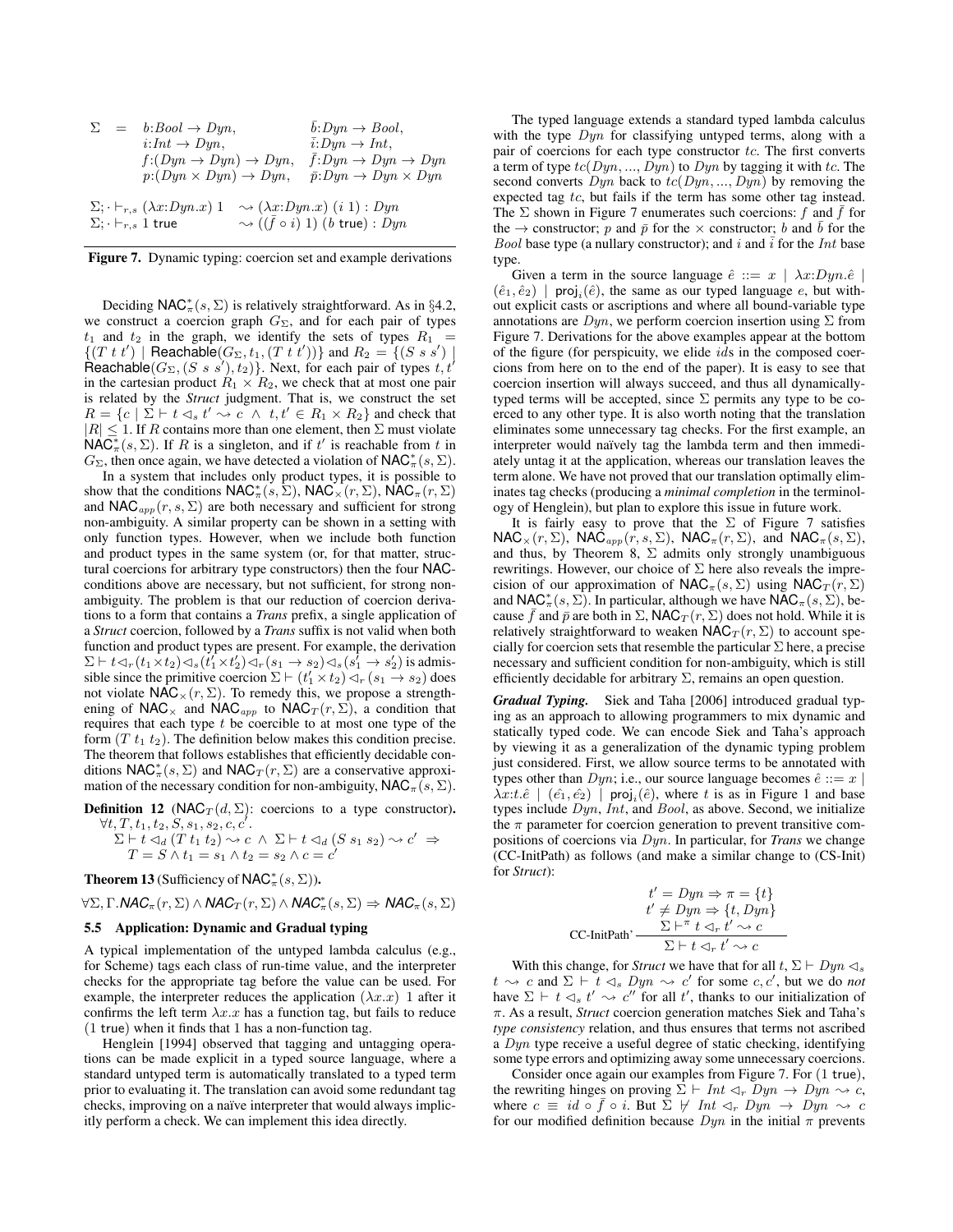Open types 
$$
\tau
$$
 ::=  $\alpha | b | \tau_1 \rightarrow \tau_2 | \tau_1 \times \tau_2$   
\nHM types  $\sigma$  ::=  $\forall \vec{\alpha}.\tau$   
\nHM Corecions  $\Sigma$  ::=  $\cdot | \Sigma, f : \sigma | \Sigma, f : t$   
\nTarget language  $c, m$  ::=  $\dots | f[\vec{t}]$   
\nCercion path  $\pi$  ::=  $\{c_1, \dots, c_n, t_1, \dots, t_k\}$   
\nSubstitutions  $\theta$  ::=  $\{( \alpha_1, t_1), \dots, (\alpha_n, t_n) \}$   
\nIndex on relation  $pq$  ::=  $p (PolyTrans) | q (PolyStruct)$   
\n
$$
\frac{FV(\tau_1) = \vec{\alpha}}{+ \forall \vec{\alpha}. \tau_1 \rightarrow \tau_2}
$$
\n
$$
f : \forall \vec{\alpha}. \tau_1 \rightarrow \tau_2 \in \Sigma
$$
\n
$$
\tau_1 \approx t : \theta
$$
\nCPQ-PrimTrans  $\frac{t_2 = \theta(\tau_2) \quad \Sigma \vdash_{a'}^{\pi \psi \{t_2, f\}} t_2 \triangleleft_{pq} t' \rightsquigarrow c}{\Sigma \vdash_{a}^{\pi} t \triangleleft_{pq} t' \rightsquigarrow c \circ (f[\theta(\vec{\alpha})])}$ 



composing  $f$  and  $i$ . Thus we would reject this type-incorrect source term. The second example is the same with either definition. But if we annotate the bound variable we eliminate the need for the inserted coercion:  $\Sigma$ ;  $\vdash_{r,s} (\lambda x: Int.x) \quad 1 \rightsquigarrow (\lambda x: Int.x) \quad 1 : Int.$ 

# 6. Polymorphic coercions

This section presents the final enhancement to our coercion generation definition: the addition of primitive coercions with Hindley-Milner (HM)-style polymorphic types. The added expressiveness of HM types means we can program with object proxies—e.g., thunks and related constructs as described in the Introduction—as if they were the underlying objects themselves, and coercions will be inserted as necessary to mediate access. We illustrate the utility of HM coercions by encoding *provenance tracking*, such that a proxy is used to track the provenance of its underlying object. Provenance tracking is particularly important in queries to curated scientific databases [Cheney et al. 2007].

#### 6.1 Coercion generation

We extend both the *Trans* and *Struct* coercion generation definitions so that primitive coercions in  $\Sigma$  can have HM polymorphic types  $\forall \vec{\alpha}.\tau$ , where open types  $\tau$  are as types t but may contain (quantifiable) type variables  $\alpha$ . We call the extended coercion generation definitions *PolyTrans* and *PolyStruct*. For both systems, coercion insertion produces target terms  $m$  that may contain instantiated coercion applications  $f[\vec{t}]$ . The source language e is the simply typed lambda calculus, as before (Figure 1). Polymorphically typed source language terms create significant complication, so we leave their consideration to future work.

The *PolyStruct* judgment is identical to *Struct*, except for one additional rule, (CPQ-PrimTrans) shown in Figure 8—all the rules in the resulting judgment are indexed by q. *PolyTrans* is defined likewise as an extension to *Trans*, using index  $p^4$ . Rule (CPQ-PrimTrans) has three differences from (CS-PrimTrans). First, to use a polymorphic coercion with type  $\forall \vec{\alpha}. \tau_1 \rightarrow \tau_1'$ , the second premise requires that  $t$ , the source type of the coercion, is unifiable with  $τ_1$  according to substitution  $θ$ . Next, the third premise applies  $θ$ to  $\tau_2$  to produce *closed* type  $t_2$  which is then used in the fourth premise to, as before, transitively produce a coercion to the target type t', adding  $t_2$  to the path  $\pi$ . That  $t_2$  is closed implies  $dom(\theta) \supseteq$  $FV(\tau_2)$ ; to ensure this is always the case, polymorphic types  $\sigma$  in  $rng(\Sigma)$  must satisfy the condition  $\vdash \sigma$ , which requires all bound type variables occur in the domain of a polymorphic coercion. The alternative of allowing  $\theta(\tau_2)$  to contain free type variables adds significant complication to the rules, while the  $\vdash \sigma$  restriction is satisfied by most applications we have considered. Finally, notice in the last premise we also add f to the path  $\pi$ ; we explain why below.

*PolyStruct* has the same problem as *Struct* in that for some Σ it could be used to generate an infinite number of function or product type coercions from a given source type (Section 5.2). To avoid this problem, as before, we can limit the use of *PolyStruct* to the right-hand side of a function application, i.e., by only considering a coercion insertion judgment of the form  $\Sigma \vdash_{p,q} e \leadsto m : t$  (or  $\Sigma \vdash_{p,p} e \leadsto m : t$ , but not  $\Sigma \vdash_{q,q} e \leadsto m : t$ ).

Interestingly, notice that without adding f to  $\pi$  in the fourth premise of (CPQ-PrimTrans), it is also possible for *PolyTrans* to generate an infinite number of product and function coercions. For example, with  $f : \forall \alpha \cdot \alpha \rightarrow (\alpha \times \alpha)$ , we can generate  $\Sigma$   $\vdash$  Int  $\triangleleft_p$  Int  $\times$  Int  $\leadsto$  f[Int], and  $\Sigma$   $\vdash$  Int  $\triangleleft_p$  (Int  $\times$  $Int) \times (Int \times Int) \sim (f[Int \times Int]) \circ (f[Int]),$  and so on. Adding  $f$  to  $\pi$  ensures that in a transitively generated coercion chain  $c_1 \circ \ldots \circ f[\vec{t}] \circ \ldots \circ c_n$ , no  $c \in c_1 \ldots c_n$  will be  $f[\vec{t}']$ . Note that f may still appear in structural coercions used to construct some  $c_i$ within the chain, since  $\pi$  is reset when generating coercions for the component types. Eliminating this restriction, should doing so become necessary, remains future work.

*Example: Dynamic proxies.* Polymorphic coercions are useful for implementing dynamic proxies, such as thunks (for lazy evaluation) and futures (for parallel evaluation) [Pratikakis et al. 2004]. Coercions for thunks can be defined as follows:  $\Sigma =$  $lazy: \forall \alpha. (Unit \rightarrow \alpha) \rightarrow Lazy \alpha, force: \forall \alpha. Lazy \alpha \rightarrow \alpha$ . The *lazy* coercion injects a thunk  $Unit \rightarrow \alpha$  into a Lazy  $\alpha$ , while *force* converts a Lazy  $\alpha$  to a  $\alpha$  by evaluating it. Thus we have, where *e* rewrites to *m*:

$$
\Sigma; \ \vdash (\lambda y: Lazy Int.y + 1) (\lambda x: Unit.e) \sim
$$
  

$$
(\lambda y: Lazy Int. (force[Int] y) + 1) (lazy[Int] \lambda x: Unit.m) : Int
$$

Notice that the programmer must indicate the expression e to evaluate lazily by "thunkifying" it manually. We could imagine instead using something like OCaml's lazy e annotation from which a syntax manipulation tool like camlp4 would perform the thunkification and insert the lazy coercion. Coercion insertion complements such an approach, since a tool like camlp4 cannot automatically insert calls to force since doing so precisely requires type information.

#### 6.2 Strong non-ambiguity

Each of the necessary and sufficient strong non-ambiguity constraints presented in Section 3 also apply to rewritings that make use of polymorphic coercions. Developing an efficient algorithm for deciding these conditions is an open problem. Here we discuss some of the difficulties presented by this problem.

To decide  $NAC_{\pi}(p, \Sigma)$ , we need to detect when two coercions in  $\Sigma$  overlap. Consider, for example, a set  $\Sigma$  that contains  $f:\forall \alpha.\alpha \rightarrow (\alpha \times Int), g: Int \rightarrow (Int \times Int),$  and  $h:\forall \alpha.\alpha \rightarrow$  $(Int \times \alpha)$ . This set is ambiguous since the type of g is an instance of the type of f. However, simply removing g from  $\Sigma$  does not eliminate the ambiguity, since, although neither  $f$  nor  $h$  is an instance of the other, there are still two ways to coerce an Int to a pair  $(Int \times Int)$ . When the structural rules of *PolyStruct* are added, the problem is harder still.

Deciding NAC<sub>×</sub>( $p$ ,  $\Sigma$ ) (and also NAC<sub>app</sub>( $p$ ,  $q$ ,  $\Sigma$ )) is also challenging. For example, f, above, provides a way to coerce one product type to another, i.e.,  $\Sigma \vdash (Int \times Int) \triangleleft_p ((Int \times Int) \times Int) \leadsto$  $f[Int \times Int]$ . To detect a violation of NAC<sub>×</sub>, one must find instantiations of coercions' type variables that enable coercion paths from a type  $t$  to distinct product types. While the offending instantiation

<sup>4</sup> Technically, the version of (CPQ-PrimTrans) for *PolyTrans* is written  $\Sigma \vdash^{\pi} t \Leftrightarrow c$ ; the indices a and a' that subscript the turnstile in the rule definition in Figure 8 are dropped.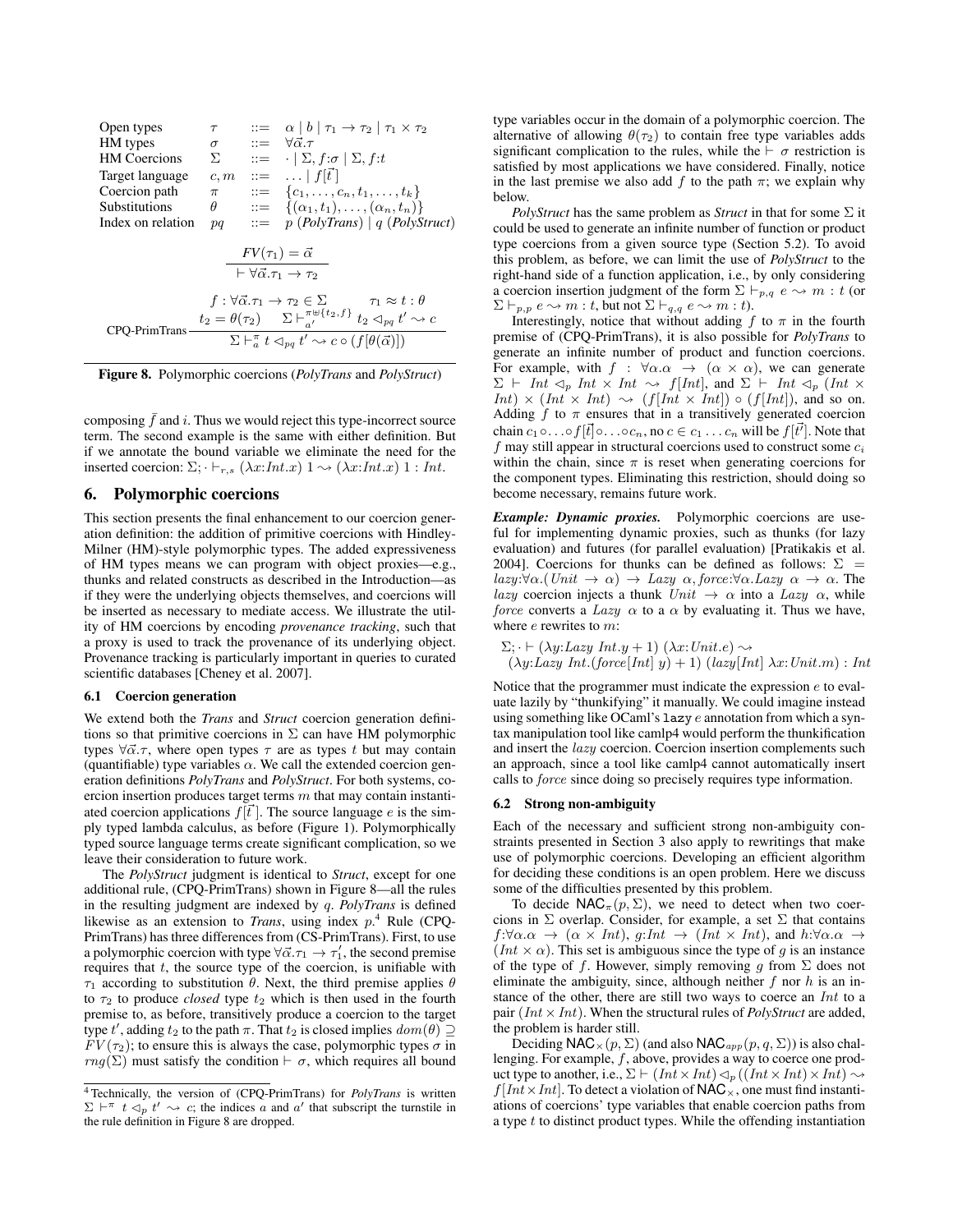|                | enzymes                                       |            |                  |                   |  |               |          | xrefs          |                         |                |          | reactions |                  |
|----------------|-----------------------------------------------|------------|------------------|-------------------|--|---------------|----------|----------------|-------------------------|----------------|----------|-----------|------------------|
| pid            |                                               | name       | mw               | prov              |  |               | rid      | pid            |                         | rid            |          | name      | prov             |
|                |                                               | flavodoxin | 19.7             | PLib1             |  |               |          |                |                         |                |          | G(1)      | Lab1             |
| $\overline{c}$ |                                               | ferrodoxin | 12.3             | PLib <sub>2</sub> |  |               |          | $\overline{c}$ |                         | $\overline{c}$ |          | R(8)      | Lab <sub>2</sub> |
| .              |                                               | $\cdots$   | $\cdots$         | $\cdots$          |  |               | .        | .              |                         | .              | $\cdots$ |           | $\cdots$         |
|                | Ouery: Sum of enzyme weights in each reaction |            |                  |                   |  |               |          |                |                         |                |          |           |                  |
|                |                                               |            | Reaction name    |                   |  |               |          | Sum weights    |                         |                |          |           |                  |
|                |                                               | name       | name prov        |                   |  |               | weight   | weight prov    |                         |                |          |           |                  |
|                |                                               | G(1)       | Lab1             |                   |  | $19.7 + 12.3$ |          | PLib1, PLib2   |                         |                |          |           |                  |
|                |                                               | R(8)       | Lab <sub>2</sub> |                   |  |               | $\cdots$ |                | $\cdots$                |                |          |           |                  |
|                |                                               | $\cdots$   | $\cdots$         |                   |  | $\cdots$      |          |                | $\cdot$ $\cdot$ $\cdot$ |                |          |           |                  |
|                |                                               |            |                  |                   |  |               |          |                |                         |                |          |           |                  |

Figure 9. A query on a database of biochemical reactions

for  $\alpha$  in our example is relatively easy to find, we have not developed a general decision procedure for this purpose.

Despite the lack of an algorithm for deciding  $\text{SNA}(p, q, \Sigma)$ , with only a little guidance from the programmer even ambiguous sets of polymorphic coercions can be put to good use. The next example illustrates how a form of dynamic information flow tracking can be encoded as an instance of polymorphic coercion insertion. Through the careful placement of a few type ascriptions, a programmer can direct the coercion insertion process to ensure that the program is always unambiguously rewritten.

# 6.3 Application: Provenance tracking

Cheney et al. [2007] have developed a semantics for tracking provenance in database queries, an application that is useful for both security and reliability. In this section, we borrow one of their examples and show how we can automatically rewrite queries with coercions that do the provenance tracking.

Figure 9 illustrates a database of biochemical records over which we wish to run queries and Figure 10 shows how we model this scenario. The database contains three tables: *enzymes*, *reactions* and *xrefs*. We represent each table as a list of tuples, and the typing environment at the top of Figure 10 binds variables for each of the tables.<sup>5</sup>

The *enzymes* table has three main columns: a primary key *pid*, the *name* of the protein in the enzyme, and the molecular weight *mw* of that protein. A final column, *prov*, records the provenance of the information in each row, e.g., the first row in the *enzymes* table was obtained from the protein library "PLib1". Our encoding of this table in Figure 10 gives *enzymes* the type *List* (*Prov protein*). The type abbreviation *protein* expands to a tuple with three fields, matching the first three columns of the table. The whole row is given type *Prov protein*—our encoding represents a t-typed value that is tagged with provenance metadata using the type *Prov t*. We leave the representation of the provenance metadata unspecified; here we think of it as a *String*.

The second table records a collection of biochemical *reactions* with a primary key *rid* and the *name* of the reaction. As with the *enzymes* table, each row in *reactions* is tagged with its provenance, say, the name of the laboratory that provided this information. In Figure 10, we represent this table using a value of type *List Prov*(*Int* ×*String*).

A final table, *xrefs*, cross-references the *reactions* and *enzymes* tables, indicating all the proteins involved in a particular reaction.

Our goal is to run a query that, for each reaction, computes a result that pairs the name of the reaction with the sum of the molecular weights of all the proteins that are used in that reaction. Of course, this query must also track provenance. So, as shown

in Figure 9, the query result includes a row that pairs the reaction name "G(1)" with the name of the laboratory "Lab1"; and the sum 19.7 + 12.3 paired with "Plib1, PLib2", to indicate that the result involved data from both these sources.

Our coercion insertion approach allows a programmer to focus solely on the core query semantics, without worrying about inserting coercions to track provenance. Programmers need only specify simple general purpose combinators for provenance tracking and our system can automatically retro-fit a query with provenancetracking semantics. For example, a value of type *Prov t* can be used by the programmer at type  $t$ , and our system will insert the appropriate coercion. We first describe the structure of the source query (at the bottom-left of Figure 10) and then discuss the specific coercions that we use to rewrite the program. Our example uses the convenience of let-bindings, but we are careful to annotate all λ-bindings with their types. We also make use of if-expressions. A translation from this extended syntax to our core calculus is straightforward.

We write our *query* as a function over a single row in the reaction table and then, at line 13, apply this function to the *reactions* table. In the body of the *query*, we project out the *rid* and *name* fields from the reaction and then construct an *aggregate* query which is supposed to perform a summation of all the molecular weights of proteins by consulting the *xrefs* and *enzymes* tables. The result of the *query* is the name of the *reaction* paired with the aggregate query applied to the *xrefs* table.

The aggregate query is written in the style of a function that can be used to fold over a list. Its first argument *sum* is an accumulator; the second argument is a row from the *xrefs* table. In the body of the aggregate query, we first check if the reaction id in the *xref* record matches the reaction being processed by the query, i.e., this is the equivalent of checking a join constraint. If the check succeeds, we look up the related protein, project out its weight and add it to the accumulator. Notice that the typing environment provides a function *lookup* that retrieves a row in the *enzymes* table based on its primary key and a *plus* function to add floating point numbers.

We rewrite this query using a  $\Sigma$  that includes primitive polymorphic coercions to manipulate the *Prov t* and *List t* types. Notice that all of these coercions satisfy our well-formedness restriction on HM types. The *lift* function injects an arbitrary type  $\alpha$  into the *Prov*  $\alpha$  type (by pairing it with some default provenance information). The *lower* coercion allows nested provenance wrappers to be collapsed. The coercion *asfun* allows a function f that has been lifted into the Prov  $(\alpha \rightarrow \beta)$  type to be applied to a provenance-tracked value x of type  $Prov \alpha$ . Since the value returned by a function depends both on the provenance of the function and the provenance of the argument, *asfun* is expected to tag the resulting  $\beta$ -value with the provenance of both f and x. (It is interesting to note that the *lift* and *asfun* functions together make our *Prov t* type an idiom [Lindley et al. 2008].) The *asprod* coerces a provenance-tracked product into a product of provenancetracked values. Finally, the coercion set includes functions *rmap* and *foldl*, both standard combinators on lists. Notice, however, that the order of arguments in these functions is important; we cannot swap the first two arguments in *rmap*, for example, since  $\nforall \forall \alpha, \beta$ .List  $\alpha \rightarrow (\alpha \rightarrow \beta) \rightarrow$  List  $\beta$ .

The coercion set  $\Sigma$  that we use for this example does not satisfy the necessary conditions for non-ambiguity. For example, a product type  $t_1 \times t_2$  can be coerced both to itself and, via *asprod*  $\circ$  *lift*, to *Prov*  $t_1 \times P$ *rov*  $t_2$ . Nevertheless, with a single type ascription for the entire query (shown on line 13 of the source program), the programmer can pick one of the several possible rewritings to resolve the ambiguity. For brevity, we leave out the type instantiations on polymorphic coercions.

<sup>5</sup> For this example, we assume that base types also include type constructor applications like *List t* and *Prov t*. We do not assume the presence of any structural rules that allow coercions to be lifted into these types.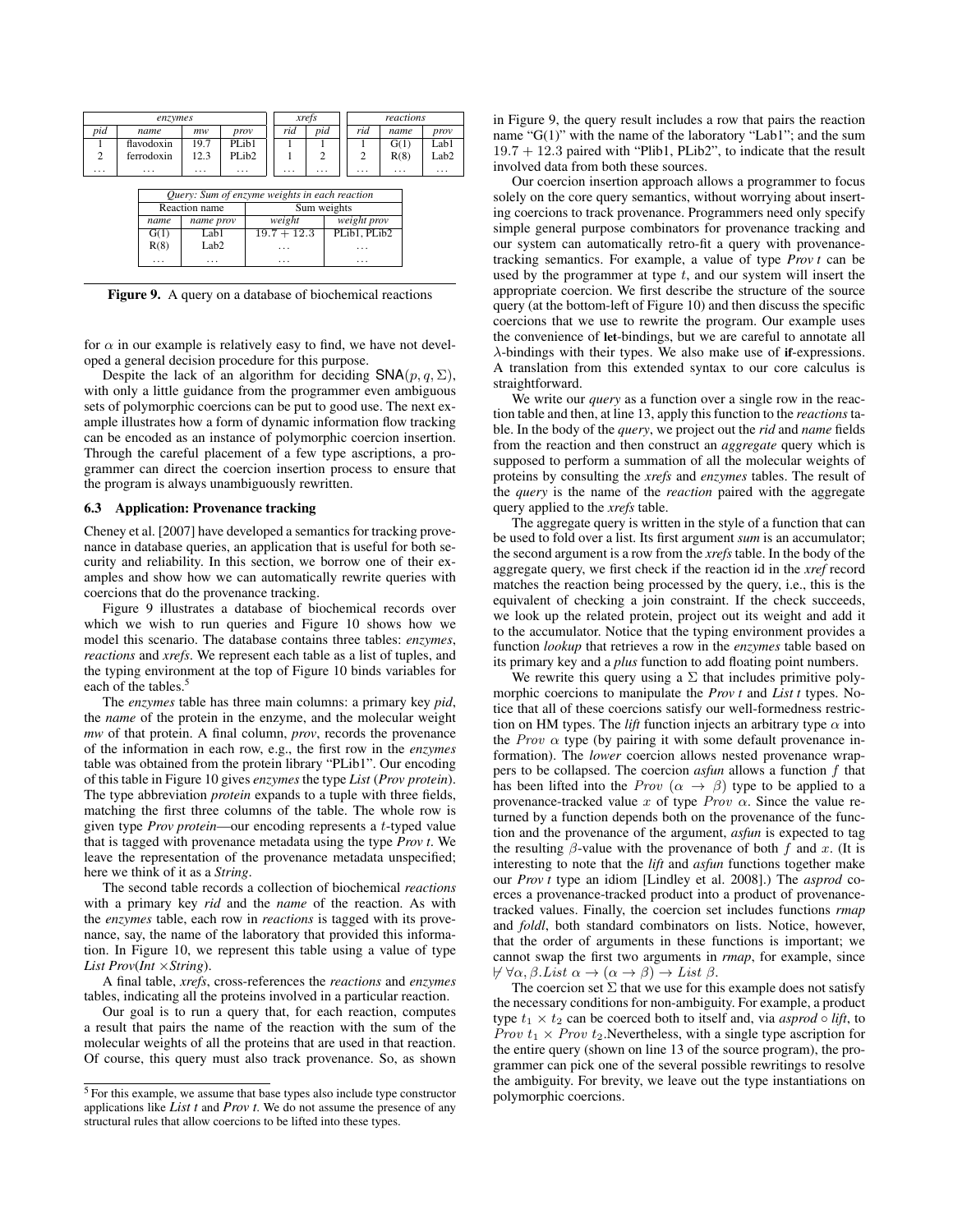Typing environment Γ: Tables declared as lists of records rather than products for clarity; a type abbreviation, and some utility functions.

| <i>enzymes: List (Prov</i> protein)                                       | $protein \equiv (pid: Int \times (name:String \times mw:Float))$                           |
|---------------------------------------------------------------------------|--------------------------------------------------------------------------------------------|
| <i>reactions: List (Prov (rid: Int <math>\times</math> name: String))</i> | $lookup: Int \rightarrow List (Prov protein) \rightarrow Prov protein$                     |
| <i>xrefs:List</i> (rid: <i>Int</i> $\times$ pid: <i>Int</i> )             | $plus:Float \rightarrow float \rightarrow float, neg:Int \rightarrow Int \rightarrow Bool$ |

Coercion set  $\Sigma$ : Prov t is the type of a t-value tagged with provenance metadata; we omit the data constructors for List t and Prov t.

| $lift:\forall \alpha \ldotp \alpha \rightarrow \text{Prov } \alpha$                                                 | $lower:\forall \alpha. Prov (Prov \alpha) \rightarrow Prov \alpha$                                                                                |
|---------------------------------------------------------------------------------------------------------------------|---------------------------------------------------------------------------------------------------------------------------------------------------|
| $asfun:\forall \alpha, \beta. Prov \ (\alpha \rightarrow \beta) \rightarrow Prov \ \alpha \rightarrow Prov \ \beta$ | $asprod:\forall \alpha, \beta. Prov \ (\alpha \times \beta) \rightarrow Prov \ \alpha \times Prov \ \beta$                                        |
| $rmap: \forall \alpha, \beta.(\alpha \rightarrow \beta) \rightarrow List \alpha \rightarrow List \beta$             | $fold\mathcal{C}\forall \alpha, \beta.(\alpha \rightarrow \beta \rightarrow \alpha) \rightarrow \alpha \rightarrow List \beta \rightarrow \alpha$ |

| Source program                                                    | Target (rewritten) program                                                                                                      |
|-------------------------------------------------------------------|---------------------------------------------------------------------------------------------------------------------------------|
| 1 let <i>query</i> =                                              | 1 <b>let</b> <i>query</i> (* (Int $\times$ <i>String</i> ) $\rightarrow$ ( <i>Prov String</i> $\times$ <i>Prov Float</i> ) *) = |
| $\lambda$ reaction:(Int $\times$ String).                         | $\lambda$ reaction:(Int $\times$ String).                                                                                       |
| let <i>rid</i> = $proj_1$ <i>reaction</i> in<br>3                 | let rid = $proj_1$ reaction in                                                                                                  |
| let <i>name</i> = $proj_2$ <i>reaction</i> in<br>4                | let <i>name</i> = $proj_2$ <i>reaction</i> in<br>4                                                                              |
| 5<br>let aggregate=                                               | <b>let</b> aggregate (* Prov Float $\rightarrow$ (Int $\times$ Int) $\rightarrow$ Prov Float *) =                               |
| $\lambda$ sum:Prov Float. $\lambda$ xref:(Int $\times$ Int).<br>6 | $\lambda$ sum: Prov Float. $\lambda$ xref: (Int $\times$ Int).<br>o                                                             |
| if neq (proj <sub>1</sub> xref) rid then sum else                 | if neq (proj <sub>1</sub> xref) rid then sum else                                                                               |
| let $pid = \text{proj}_1 xref$ in<br>8                            | let <i>pid</i> = $proj_2$ <i>xref</i> in                                                                                        |
| 9<br>let protein = $lookup$ pid enzymes in                        | let $protein = lookup$ pid enzymes in                                                                                           |
| 10<br>let $wgt = \text{proj}_2(\text{proj}_1 \text{ protein})$ in | let $wgt = \text{proj}_2 (asprod (\text{proj}_1 (asprod) protein)))$ in<br>10                                                   |
| 11<br><i>plus wgt sum</i> in                                      | (asfun ((asfun $\circ$ lift) plus) wgt) sum in<br>11                                                                            |
| 12<br>(name, aggregate $0$ xrefs) in                              | (lift name, (foldl aggregate) (lift 0) xrefs) in<br>12                                                                          |
| 13 query reactions : List Prov (Prov String $\times$ Prov Float)  | 13 ((rmap $\circ$ asfun $\circ$ lift) query) reactions : List Prov (Prov String $\times$ Prov Float)                            |

Figure 10. Equipping database queries with provenance tracking

We describe the rewritten query, given in the lower right of the figure, from inside out, starting with the body of the *aggregate* query. The first rewrite occurs at line 10. To project the *mw* field from *protein*, we first coerce the Prov protein to a product *Prov Int*  $\times$ (*Prov*(*String*  $\times$ *Float*)) using *asprod*, then coerce it again before projecting out the weight at the type *Prov Float*. To add two *Prov Float* values, at line 11 we need to lift the *plus* function into the *Prov* idiom using *lift* and then *asfun*. Since *plus* is curried, the partial application ( $a$ *sfun*  $\circ$  *lift plus*) *wgt* is given the type  $Prov$  (*Float*  $\rightarrow$  *Float*). With another application of the *asfun* we may apply *sum* to get a value of type *Prov Float*. The type of the rewritten *aggregate* query is shown as a comment on line 5.

To apply the *aggregate* query to the *xrefs* table, we coerce it using *foldl* to *Prov Float*  $\rightarrow$  *List* (*Int*  $\times$ *Int*)  $\rightarrow$  *Prov Float.* We apply the result to the constant 0 lifted into the *Prov Float* type, and again to the *xrefs* table itself. By lifting *name* into the *Prov* type, we can give *query* the type shown as a comment on line 1. Applying *query* to *reactions* is similar to the application of *plus* at line 11. The coercion *rmap* ◦ *asfun* ◦ *lift* coerces *query* to the type *List* (*Prov* (*Int*  $\times$ *String*))  $\rightarrow$  *List* (*Prov* (*Prov String*  $\times$ *Prov Float*)) which is the type necessary to apply it to run the query over *reactions* table.

It is worth considering the precision that our method provides when tracking provenance. Swamy et al. [2008] have shown that this encoding of provenance is sufficient to establish *dependency correctness*, a property due to Cheney et al. [2007]. This is an extremely strong property and can be used to track both explicit and implicit dependences, in a manner related to noninterference-based information flow [Sabelfeld and Myers 2003]. However, if not used carefully, our encoding can produce provenance results that claim, for example, that an element of a result set depends on all other data in the database. Suppose, for example, that instead of using *lookup* primitive on the *protein* table, we performed a scan of the table (using *rmap*) to explicitly search for the entry with a primary key *pid*. According to dependency correctness, every aggregate molecular weight in the result would depend (negatively) on every row in the *enzymes* table. While this is technically correct, it is not very useful. Handling negative and implicit dependences is a challenge even faced by custom provenance tracking system, e.g., in the system of Cheney et al. [2007]. Our approach allows programmers to provide special functions like *lookup* to control how aggressively provenance information is tracked through a query.

# 7. Related work

Compared to the prior work on coercive subtyping our work includes, first, a more careful treatment of ambiguity and, second, provides greater expressiveness. With regards to the first, the structure of our judgments allows us to treat ambiguity purely syntactically, which makes it indifferent to the semantics of coercions, e.g., even if they are effectful. All prior work we know of either allows ambiguous rewritings but proves they are confluent (typically assuming coercions, or the source language, is not effectful), or preferentially selects a particular rewriting in an ad hoc way (e.g., a program that type checks without any coercions is left untouched), which is less intuitive [Henglein 1994, Luo 1996, 1999, Luo and Luo 2005, Luo 2008]. Our conditions for strong nonambiguity are necessary and sufficient; prior works find sufficient conditions (e.g., Saïbi [1997], and Luo and Kießling [2004]), but these are more restrictive than necessary, ruling out some useful, unambiguous rewritings.

Our coercions are more expressive in that they include transitivity, structural rules, and polymorphism. We have not found this combination, with the same degree of flexibility, in the literature. For example, the coercion calculus of [Henglein 1994] includes structurally and transitively-composed coercions, and work by Luo and Luo [2005], building on the works of Aczel [1995] and Barthe [1996], does likewise. More recently, Luo [2008] has considered HM polymorphism, but without transitivity or structural rules. Saïbi's coercion system for Coq does support transitivity, structural rules, and polymorphism, but he imposes a "uniformity" restriction that severely limits the use of polymorphism; e.g., coercions of the form  $\forall \alpha, \beta. Prov(\alpha \to \beta) \to Prov \alpha \to Prov \beta$ cannot be expressed in his system.